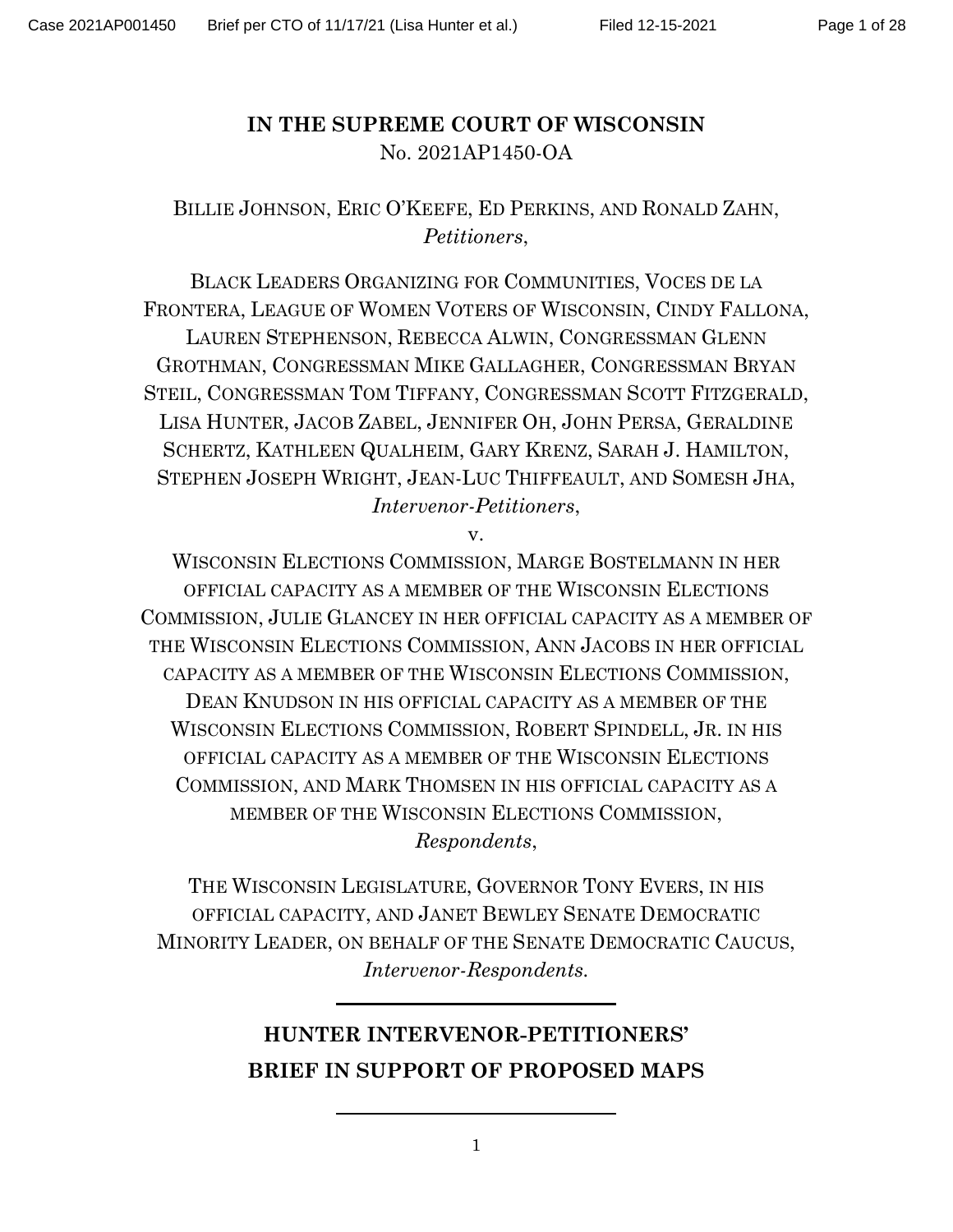Charles G. Curtis, Jr. Bar No. 1013075 PERKINS COIE LLP 33 E Main St, Ste 201 Madison, Wisconsin 53703-3095 (608) 663-7460 CCurtis@perkinscoie.com

John M. Devaney\*\* PERKINS COIE LLP 700 Thirteenth St., NW Washington, D.C. 20005 (202) 654-6200 JDevaney@perkinscoie.com

Christina A. Ford\* William K. Hancock\* Jacob D. Shelly\* ELIAS LAW GROUP LLP 10 G St., NE, Suite 600 Washington, D.C. 20002 (202) 968-4490 CFord@elias.law WHancock@elias.law JShelly@elias.law

*Attorneys for Hunter Intervenor-Petitioners*

\*Admitted *Pro Hac Vice* \*\**Pro Hac Vice* Pending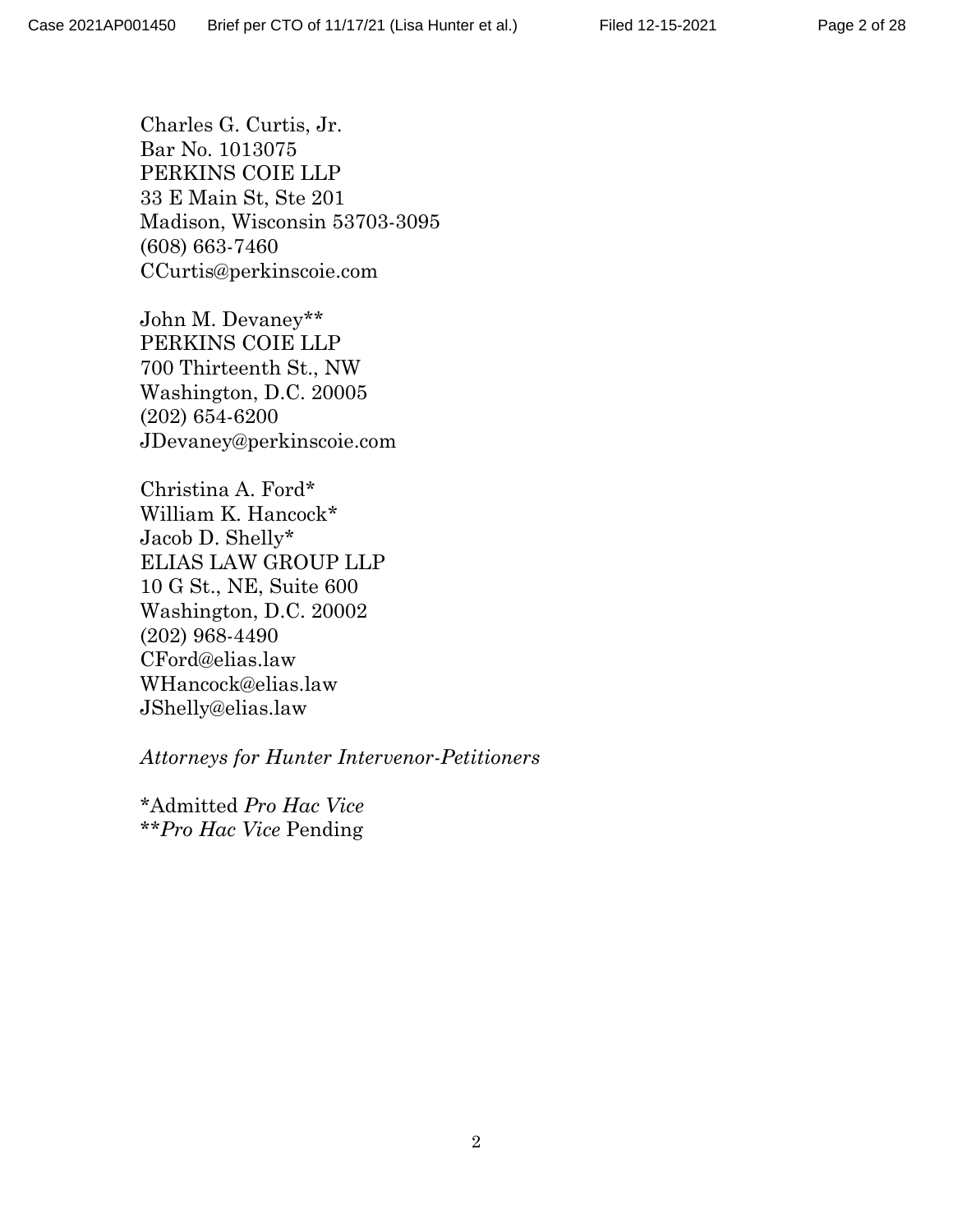# **TABLE OF CONTENTS**

| Ι. |                                                                                                                                 |  |
|----|---------------------------------------------------------------------------------------------------------------------------------|--|
|    | A. The Hunter Congressional Map minimizes changes from the                                                                      |  |
|    | B. The Hunter Congressional Map satisfies equal population and                                                                  |  |
|    | C. Where changes to existing congressional districts were<br>necessary, the changes were made according to traditional          |  |
|    |                                                                                                                                 |  |
|    | A. The Hunter Assembly Map minimizes changes from the 2011                                                                      |  |
|    | B. The Hunter Assembly Map meets basic equal population and                                                                     |  |
|    | C. Where changes to existing assembly districts were necessary,<br>the changes were made according to traditional redistricting |  |
|    |                                                                                                                                 |  |
|    | A. The Hunter Senate Map minimizes changes from the 2011<br>22                                                                  |  |
|    | B. The Hunter Senate Map meets basic equal population and                                                                       |  |
|    | C. Where changes to existing senate districts were necessary, the<br>changes were made according to traditional redistricting   |  |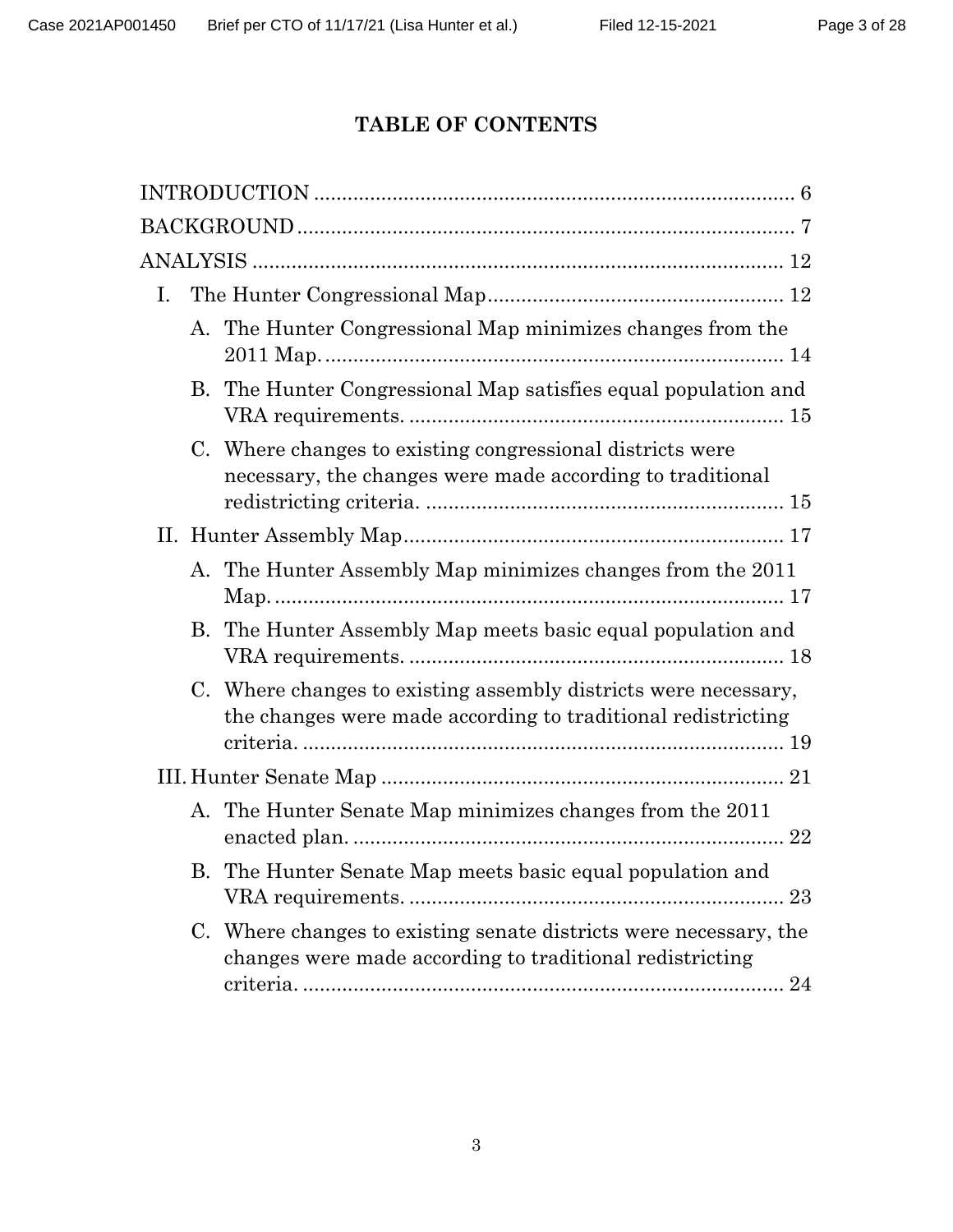# **TABLE OF AUTHORITIES**

| rger<br>IS J<br>н |
|-------------------|
|-------------------|

# **Cases**

| $AFL-CIO$ v. Elections $Bd$ .,                                                  |
|---------------------------------------------------------------------------------|
| Baldus v. Members of Wis. Government Accountability Bd.,                        |
| Baldus v. Members of Wisconsin Gov't Accountability Bd.,                        |
| Baumgart v. Wendelberger,<br>No. 01-C-0121, 2002 WL 34127471 (E.D. Wis. May 30, |
| Bethune-Hill v. Virginia State Bd. of Elections,                                |
| Cooper v. Harris,                                                               |
| Holt v. 2011 Legislative Reapportionment Comm'n,                                |
| Johnson v. De Grandy,                                                           |
| Kirkpatrick v. Preisler,                                                        |
| LaComb v. Growe,                                                                |
| League of United Latin American Citizens v. Perry,                              |
| Miller v. Johnson,                                                              |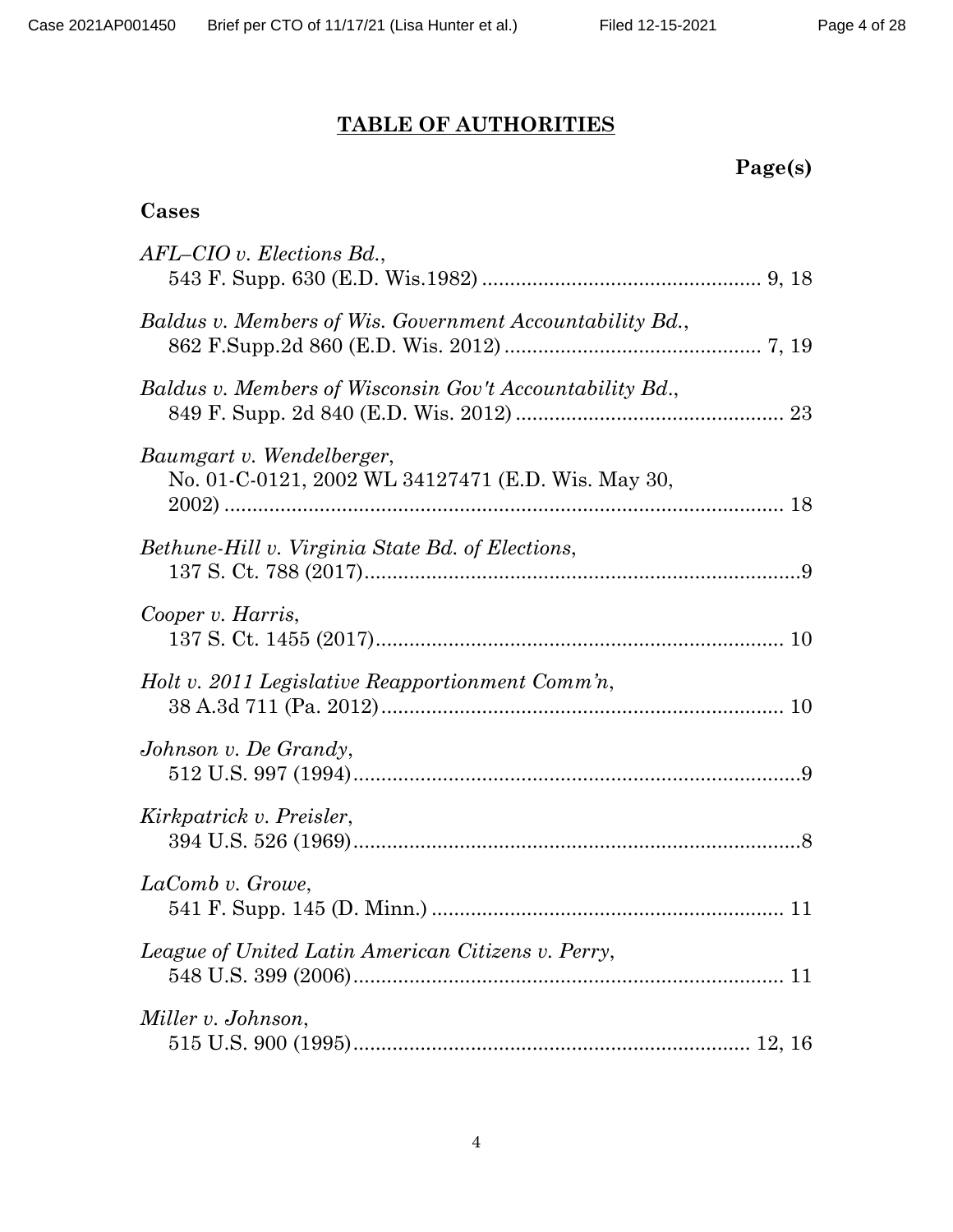| Orwoll v. LaComb,                                           |
|-------------------------------------------------------------|
| Prosser v. Elections Bd.,                                   |
| In re Reapportionment of Colorado General Assembly,         |
| State ex rel. Reynolds v. Zimmerman,                        |
| In re Senate Joint Resolution of Legislative Apportionment, |
| Shaw v. Reno,                                               |
| Twin Falls County v. Idaho Comm'n on Redistricting,         |
| <b>Statutes</b>                                             |
|                                                             |
|                                                             |
|                                                             |
| <b>Other Authorities</b>                                    |
|                                                             |
|                                                             |
|                                                             |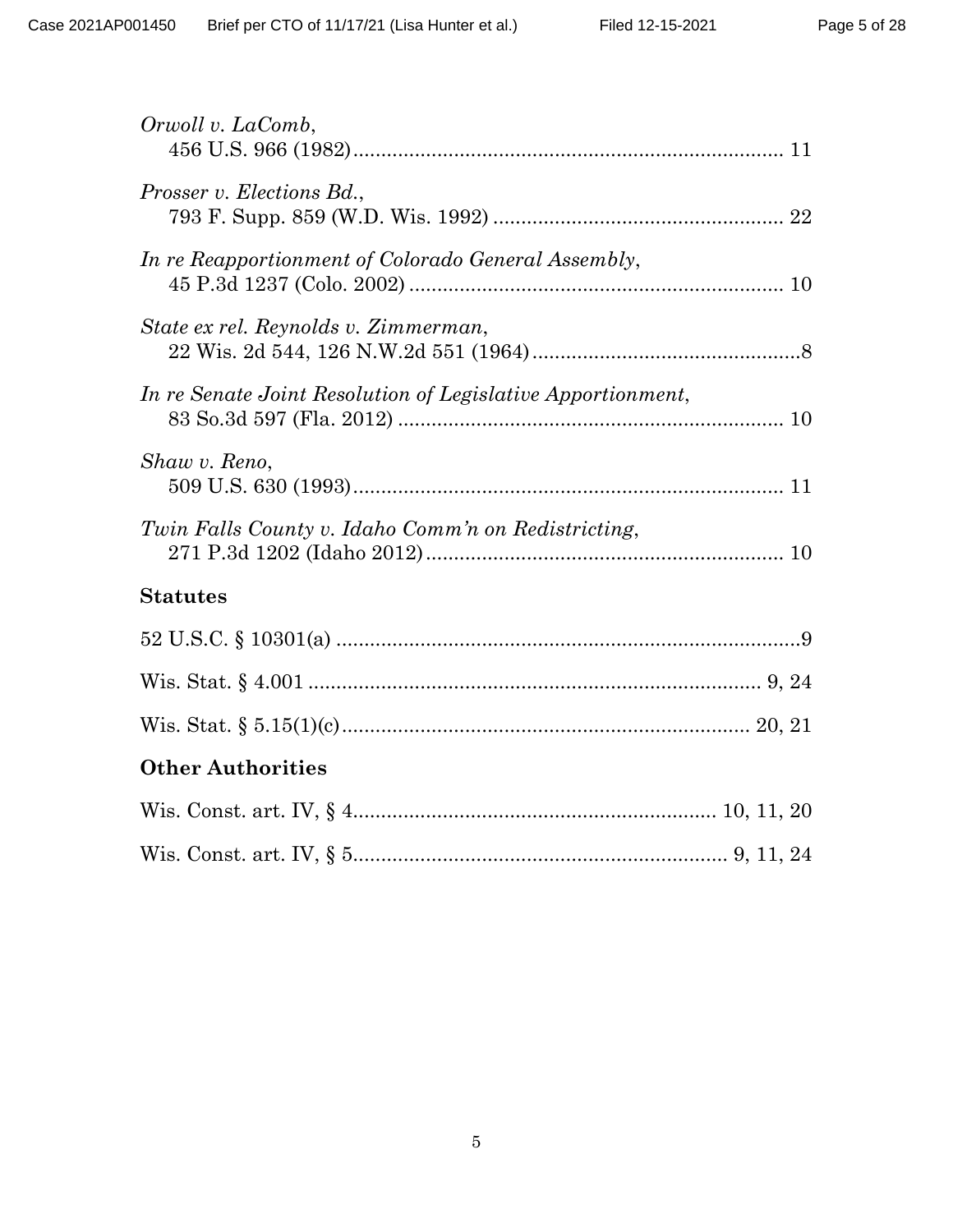#### **INTRODUCTION**

<span id="page-5-0"></span>Two weeks ago, this Court made clear that when it adopts new reapportionment plans for Wisconsin, it will seek to make only the minimum changes necessary to bring Wisconsin's current districts into constitutional compliance. The Hunter Intervenor-Petitioners took that instruction seriously. Using the 2011 enacted reapportionment plans as a starting point, the proposed Hunter Plans intentionally maintain the cores of current districts, adjusting boundaries only when necessary to equalize population. As the accompanying expert report of Dr. Stephen Ansolabehere shows, the proposed Hunter Congressional Map retains nearly 95% of the existing geography of Wisconsin's 2011 congressional districts and over 93% of the congressional districts' core populations. While such a high percentage is not mathematically possible to achieve for Wisconsin's legislative districts—the vast majority of which need to change boundaries to account for population gain or loss—the Hunter Assembly Map retains well over 70% of the existing geography and core populations of Wisconsin's 2011 assembly districts, and the Hunter Senate Map retains over 80% of the existing geography and core populations of Wisconsin's 2011 senate districts. Notably, the Hunter Plans make far fewer changes to Wisconsin's 2011 districts than do the redistricting plans that the Wisconsin Legislature attempted to enact earlier this year.

Where district boundary changes *were* necessary to meet population equality, the Hunter Intervenors strove to adjust those boundaries in ways that improved the plans' compliance with objective traditional redistricting criteria, such as increasing compactness and minimizing splits of political subdivision boundaries, such as counties or

6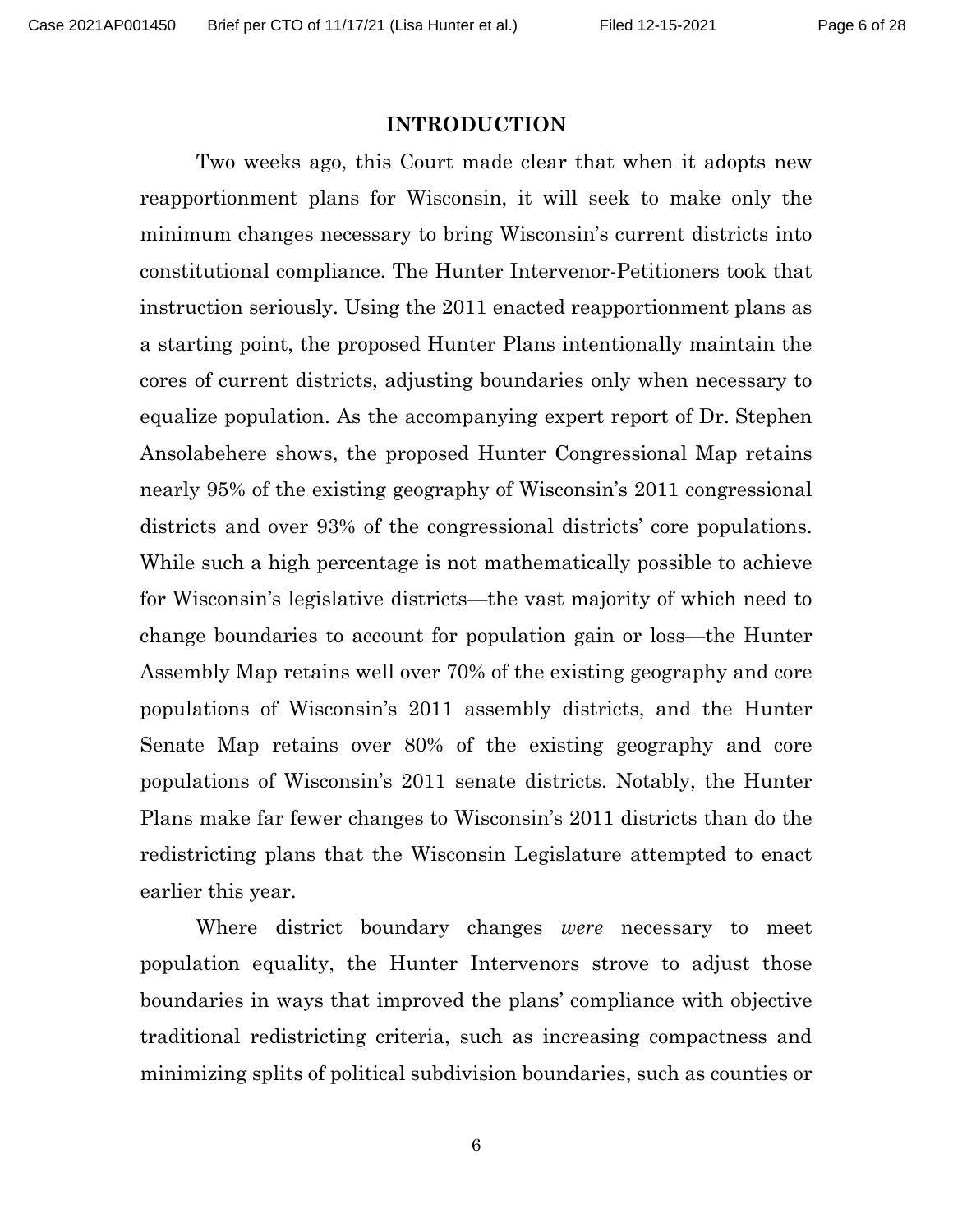precincts. And the Hunter Maps do indeed improve on those criteria. Using the most common measures of compactness, for example, the Hunter Assembly Map is more compact and divides far fewer local boundaries than the 2011 assembly plan does. Because assembly districts are nested into senate districts, the same is true of the Hunter Senate Map. The Hunter Congressional Map, too, is more compact and divides fewer localities than the 2011 plan.

The proposed Hunter Maps do everything this Court asked for in devising new plans. They make very few changes to Wisconsin's existing districts. They do not second-guess the political branches' decisions from the prior decade. And where they must adjust existing boundaries to equalize population, they do so in ways that measurably improve the plans' consistency with traditional redistricting criteria. Accordingly, the Hunter Intervenors ask the Court to adopt their maps in full.

#### <span id="page-6-1"></span>**BACKGROUND**

<span id="page-6-0"></span>As this Court recounted in its November 30, 2021 Opinion, the Legislature and Governor last enacted redistricting plans for congressional, state senate, and state assembly districts in 2011 (the "2011 Maps"). Nov. 30 Order ¶ 14. In 2012, a federal court adjusted the 2011 state assembly map to comply with Section 2 of the Voting Rights Act (VRA). *See Baldus v. Members of Wis. Government Accountability Bd.*, 862 F.Supp.2d 860 (E.D. Wis. 2012). Many of these districts are now unconstitutionally malapportioned, and Wisconsin's political branches have failed to agree to new plans. Order  $\P$  15-18. At Petitioners' request, this Court has decided to adopt new plans itself. *Id.* ¶¶ 19-20.

Four justices of the Court agree that the judicially adopted plans should attempt to minimize changes from the 2011 Maps. *See id.* ¶ 81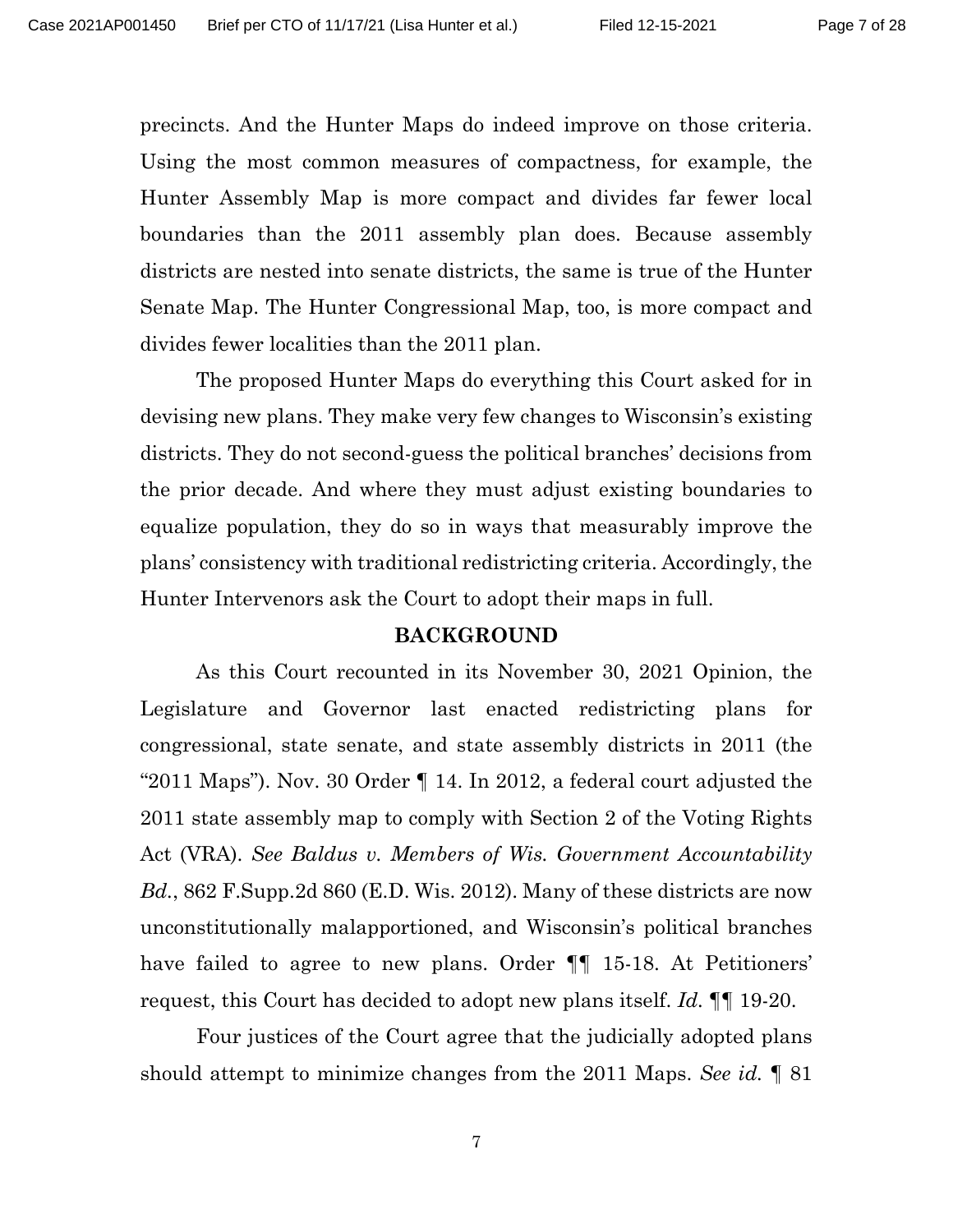(plurality op.), ¶ 87 (Hagedorn, J., concurring). Justice Hagedorn, as well as the three dissenting Justices, recognized that it also may be appropriate to weigh proposed maps' consistency with traditional redistricting criteria, including compactness, minimizing municipal splits, protecting communities of interest, and minimizing the number of voters who must wait six years between voting for their state senator. *Id.* ¶ 83 (Hagedorn, J., concurring); *see also id.* ¶ 94 (Dallet, J., dissenting). The other three justices in the plurality opinion also recognized that principles of federalism give states limited flexibility "to pursue other legitimate policy objectives," including the objectives of respecting political boundaries and having districts that are contiguous and compact. *Id.* ¶ 26.

Pursuant to the Court's instructions, the Hunter Intervenor-Petitioners today submit proposed maps that comply with the leastchange approach, the accompanying expert report of Dr. Stephen Ansolabehere, and this brief.

#### <span id="page-7-1"></span>**REDISTRICTING CRITERIA**

Consistent with the plurality opinion and Justice Hagedorn's concurrence, the Hunter Intervenors have proposed maps that deviate from the 2011 Maps only to the extent necessary to comply with the following requirements and criteria:

<span id="page-7-0"></span>*1. Population equality***.** For congressional districts, the federal Constitution "permits only the limited population variances which are unavoidable despite a good-faith effort to achieve absolute equality." *Kirkpatrick v. Preisler*, 394 U.S. 526, 531 (1969). Similarly, under state law, "a valid apportionment [of legislative districts] should be as close an approximation to exactness as possible." *State ex rel. Reynolds v.*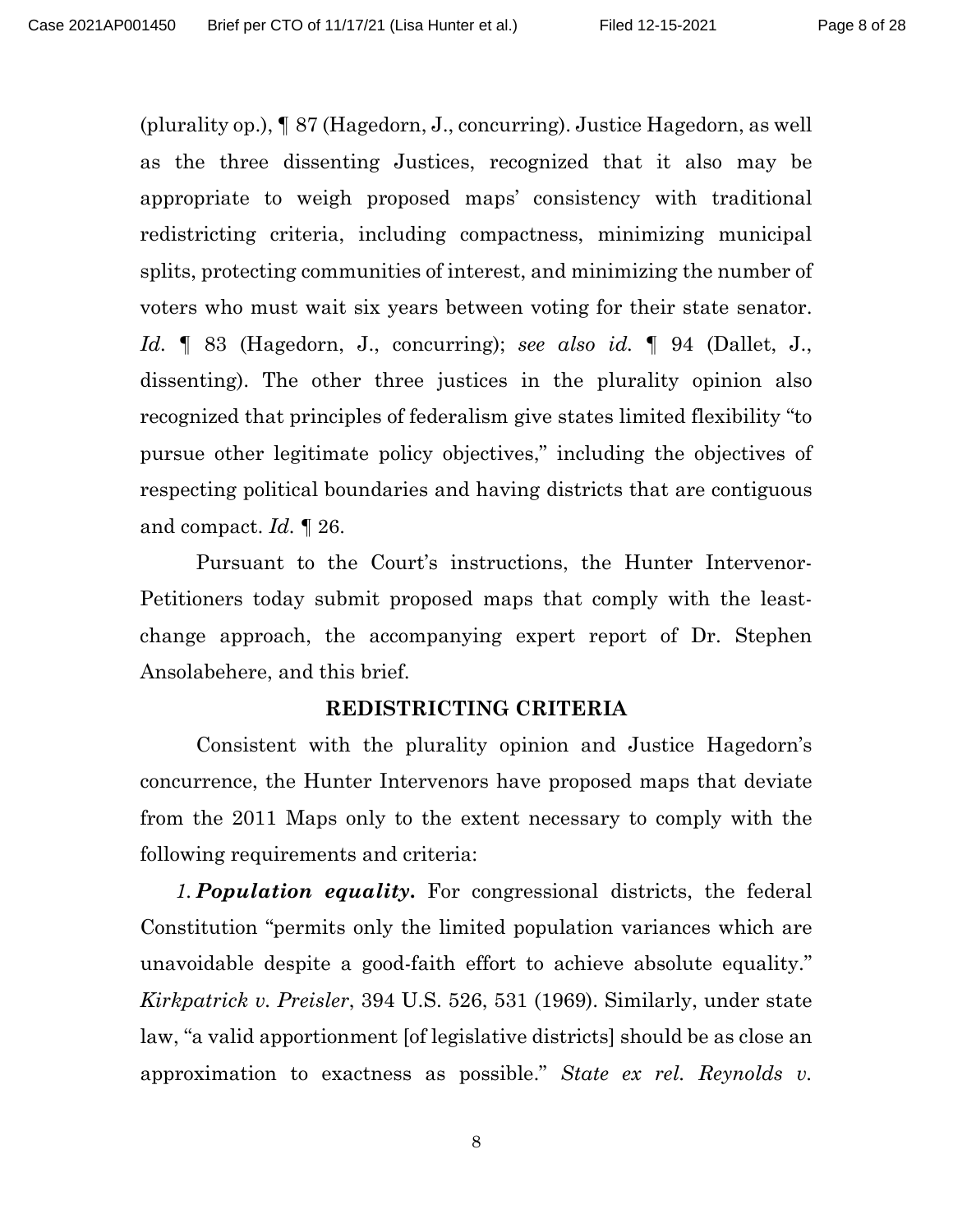*Zimmerman*, 22 Wis. 2d 544, 565, 126 N.W.2d 551, 563 (1964). Traditionally, Wisconsin courts resolving impasse disputes have set a threshold of 2% population deviation or less for legislative districts. *See AFL–CIO v. Elections Bd.*, 543 F. Supp. 630, 634 (E.D. Wis.1982).

<span id="page-8-0"></span>*2. Equal Protection Clause.* The Fourteenth Amendment's "Equal Protection Clause prohibits a State, without sufficient justification, from 'separating its citizens into different voting districts on the basis of race.'" *Bethune-Hill v. Virginia State Bd. of Elections*, 137 S. Ct. 788, 797 (2017) (quoting *Miller v. Johnson*, 515 U.S. 900, 911 (1995)).

<span id="page-8-3"></span><span id="page-8-1"></span>*3. Voting Rights Act.* Section 2 of the Voting Rights Act prohibits the adoption of congressional or legislative districts that results in a denial or abridgement of the right to vote on account of race, color, or membership in a language minority group. 52 U.S.C. § 10301(a). A district map violates Section 2 if it "dilute[s] the voting strength of politically cohesive minority group members, whether by fragmenting the minority voters among several districts where a bloc-voting majority can routinely outvote them, or by packing them into one or a small number of districts to minimize their influence in the districts next door." *Johnson v. De Grandy*, 512 U.S. 997, 1007 (1994). "Section 2 prohibits either sort of line-drawing where its result, interact[ing] with social and historical conditions, impairs the ability of a protected class to elect its candidate of choice on an equal basis with other voters." *Id.* (internal citations omitted).

<span id="page-8-5"></span><span id="page-8-4"></span><span id="page-8-2"></span>*4. Nesting* (state senate districts only). Wisconsin law requires that three assembly districts shall be nested in each senate district, and that no assembly district shall be divided in the formation of a senate district. Wis. Stat. § 4.001, Wis. Const. art. IV, § 5. Accordingly, any changes to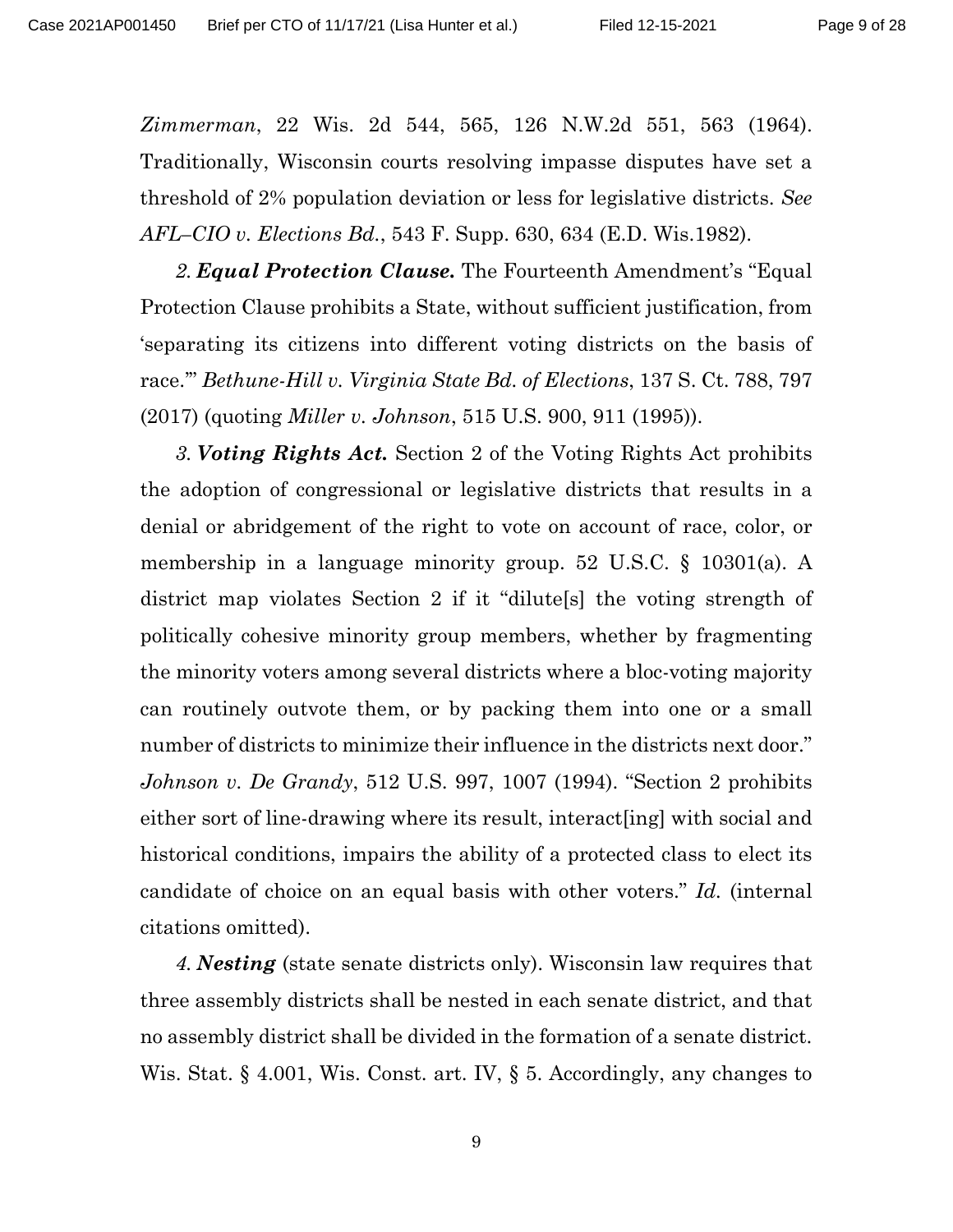assembly districts require corresponding changes to the senate districts in which they are contained.

<span id="page-9-5"></span><span id="page-9-4"></span><span id="page-9-3"></span><span id="page-9-2"></span><span id="page-9-1"></span><span id="page-9-0"></span>5. *Local boundaries.* The Wisconsin Constitution requires assembly districts to "be bounded by county, precinct, town, or ward lines." Wis. Const. art. IV, § 4. As this Court has observed, "respect for the prerogatives of the Wisconsin Constitution dictate that wards and municipalities be kept whole where possible." Nov. 30 Order ¶ 35 (quoting *Baumgart v. Wendelberger*, No. 01-C-0121, 2002 WL 34127471, at \*3 (E.D. Wis. May 30, 2002)). *Accord Twin Falls County v. Idaho Comm'n on Redistricting*, 271 P.3d 1202, 1207 (Idaho 2012) (holding invalid redistricting plan that split more counties than necessary to comply with the federal Constitution); *In re Senate Joint Resolution of Legislative Apportionment*, 83 So.3d 597, 664, 683 (Fla. 2012) (holding invalid state senate redistricting plan where it was possible to draw districts that were more visually compact and kept more counties together)*; In re Reapportionment of Colorado General Assembly*, 45 P.3d 1237, 1252 (Colo. 2002) (holding county splits are permissible in a redistricting plan only upon "an adequate factual showing that less drastic alternatives could not have satisfied the equal population requirement"); *Holt v. 2011 Legislative Reapportionment Comm'n*, 38 A.3d 711, 757 (Pa. 2012) (finding state legislative plan unconstitutional where it "made subdivision splits that were not absolutely necessary, and certainly could not be justified on the population equality or other grounds proffered"). The United States Supreme Court has also recognized that following political boundaries is a traditional principle for congressional redistricting. *See, e.g.*, *Cooper v. Harris*, 137 S. Ct.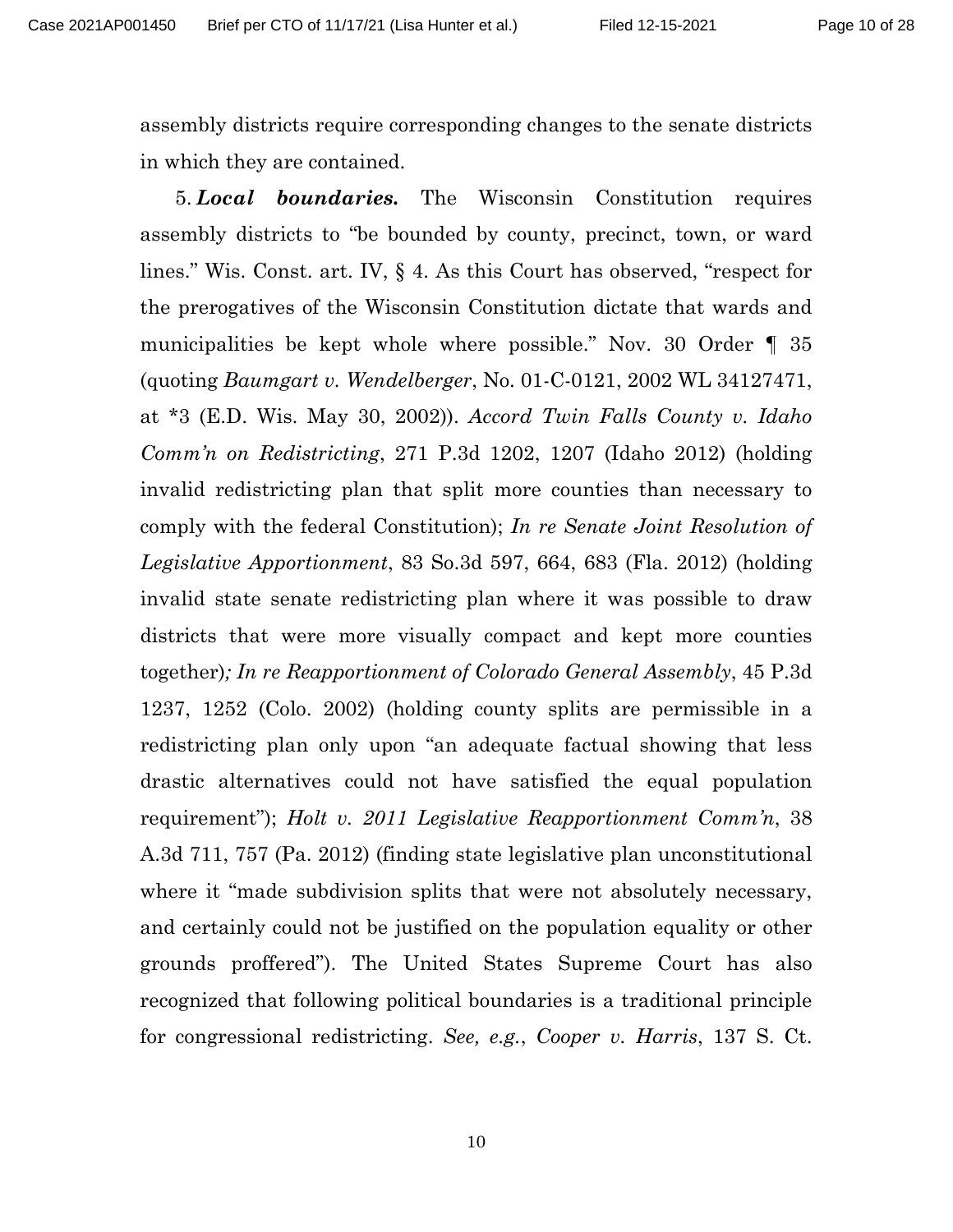<span id="page-10-1"></span>1455, 1469 n.3, 1473 (2017); *League of United Latin American Citizens v. Perry*, 548 U.S. 399, 433 (2006).<sup>1</sup>

<span id="page-10-5"></span><span id="page-10-0"></span>*6. Compactness.* The Wisconsin Constitution requires assembly districts to "be in as compact form as practicable." Wis. Const. art. IV, § 4. State senate districts, in turn, must be composed of "convenient contiguous territory." *Id.* art. IV, § 5. While this Court has never defined the term "convenient" in this context, a similar requirement in Minnesota has been interpreted to mean "[w]ithin easy reach; easily accessible." *LaComb v. Growe*, 541 F. Supp. 145, 150 (D. Minn.) (threejudge panel) (quoting *Convenient, The Compact Edition of the Oxford English Dictionary* (1971)), aff'd sub nom. *Orwoll v. LaComb*, 456 U.S. 966 (1982)). Thus, this requirement reasonably means that Wisconsin's senate districts should be compact and not unnecessarily meander. Congressional districts should similarly follow the traditional redistricting criteria of compactness. *See, e.g.*, *Shaw v. Reno*, 509 U.S. 630, 646-47 (1993).

<span id="page-10-3"></span><span id="page-10-2"></span>*7. Communities of interest.* Maintaining and uniting communities of interest is a "universally recognized redistricting criterion." *See* Nov. 30 Order ¶ 83 (Hagedorn, J. concurring); *see also United Latin Am.* 

<span id="page-10-6"></span><span id="page-10-4"></span> $<sup>1</sup>$  At every stage of this litigation, the Hunter Intervenors have argued that this Court</sup> does not have jurisdiction to hear claims related to congressional redistricting because neither the Johnson Petitioners nor any Intervenors have identified or pleaded any cognizable state law claim pertaining to these districts. *See* Nov. 30 Order at ¶ 113 (Dallet, J., dissenting) (recognizing dispute). Instead, the Johnson Petitioners brought their congressional claim under article IV, section 4 of the Wisconsin Constitution, which requires state assembly districts to be "bounded by county, precinct, town or ward lines, to consist of contiguous territory and be in as compact form as possible." Johnson Pet. at 1. To the extent this section provides jurisdiction for congressional claims, which this Court appears to have accepted, it should also provide the relevant principles for congressional redistricting.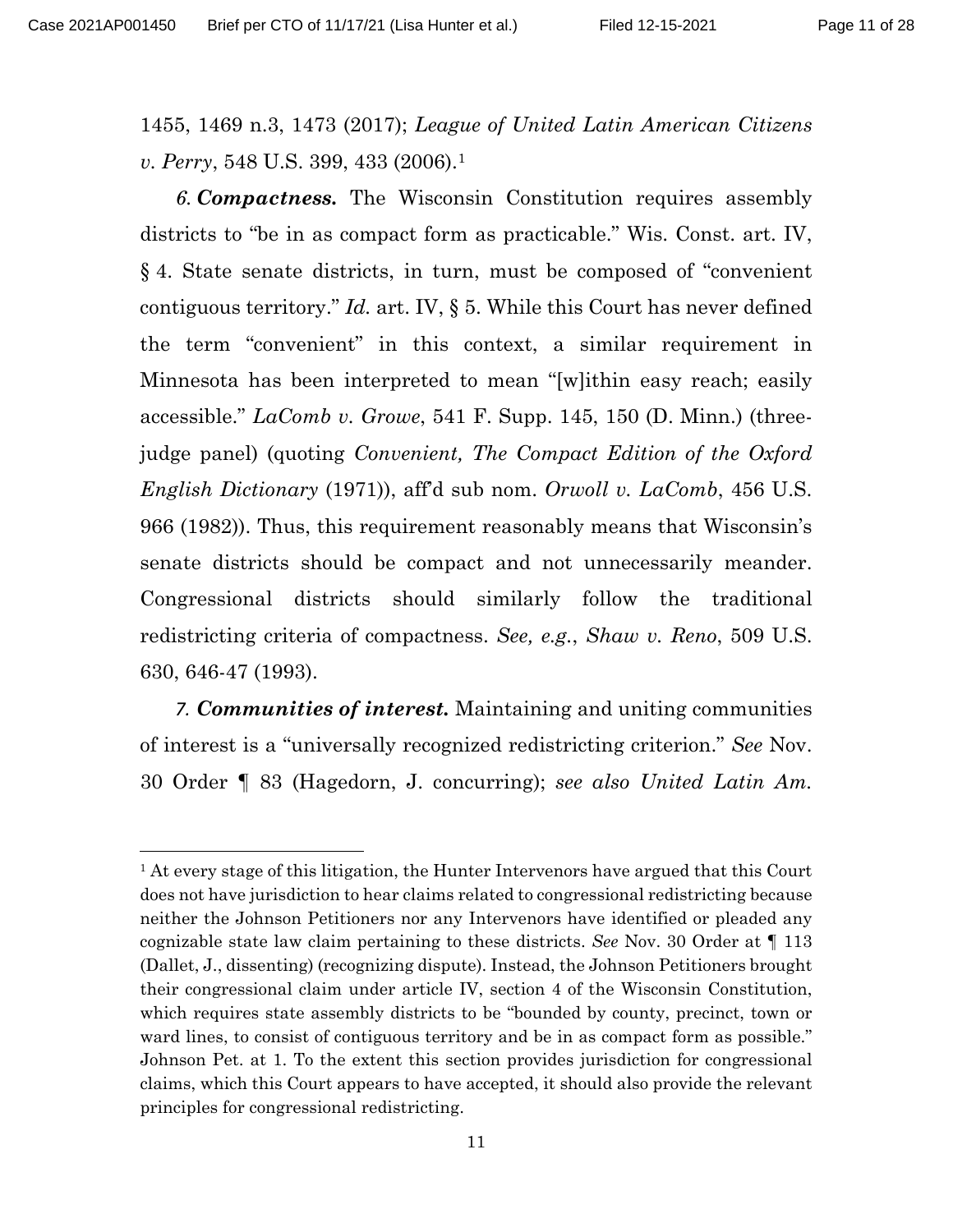<span id="page-11-2"></span>Page 12 of 28

*Citizens v. Perry*, 548 U.S. 399, 548 (2006); *Miller v. Johnson*, 515 U.S. 900, 916 (1995).

*8. Delayed voting* (state senate districts only). Because Wisconsin senate elections are staggered, minimizing the number of voters who must wait six years between voting for their state senator is another traditional and neutral redistricting criterion that may assist the Court. *See id.* at ¶ 83, n.9 (Hagedorn, J., concurring) (citing *Prosser v. Elections Bd.*, 793 F. Supp. 859, 864 (W.D. Wis. 1992)).

#### **ANALYSIS**

#### <span id="page-11-1"></span><span id="page-11-0"></span>**I. The Hunter Congressional Map**

The Hunter Intervenors' proposed congressional map is appended to this brief as Exhibit 2 (the "Hunter Congressional Map").[2](#page-11-3) The Hunter Congressional Map applies the criteria enumerated by the Court in its November 30 Order and is the appropriate remedy for the deficiencies of the current congressional map. The Hunter Congressional Map supplies a least-change remedy, equalizes population across Wisconsin's congressional districts, respects the legal protections for minority voting rights, and best serves traditional redistricting criteria when it does adjust district boundaries to comply with other legal requirements. For example, the Hunter Congressional Map makes minor changes to the 2011 Map necessary to address a significant population disparity between the Madison-based Second Congressional District, which is overpopulated by over 52,000 people, and the Milwaukee-based Fourth Congressional District, which is underpopulated by over 41,300 people.

<span id="page-11-3"></span><sup>&</sup>lt;sup>2</sup> A precise description of the contours of the Hunter Congressional Map will be provided to the other parties in accordance with the Joint Proposed Discovery Plan. The Hunter Intervenors are prepared to provide the Court with a precise description of the map in whatever format the Court prefers.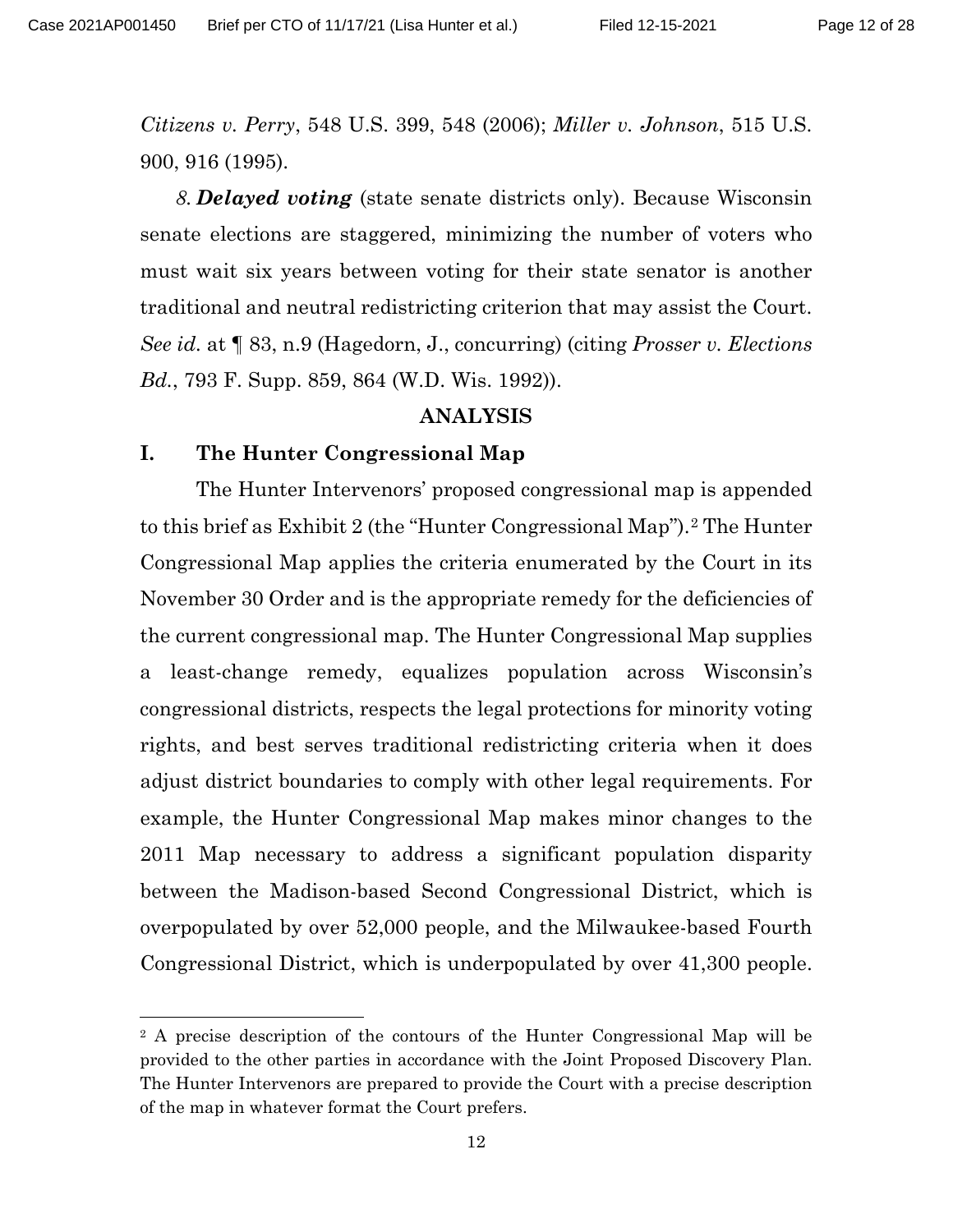See Ex. 1, Ansolabehere Expert Report (hereinafter Ex. 1). Because these districts are not adjacent and cannot trade populations directly with each other, the Hunter Congressional Map shifts a portion of the Second District's excess population eastward through the First, Fifth, and Sixth Congressional Districts to replenish the Fourth District. The Hunter Congressional Map performs these modest adjustments in a manner that improves district compactness and eliminates county splits.

## <span id="page-12-0"></span>**A. The Hunter Congressional Map minimizes changes from the 2011 Map.**

Using the existing congressional map as a starting point, the Hunter Congressional Map endeavors to equalize population while minimizing deviations from the current map. The general approach is to shift population from overpopulated congressional districts into underpopulated districts. The Fourth Congressional District is the most underpopulated congressional district in Wisconsin. It is surrounded by the First, Fifth, and Sixth Congressional Districts—all of which are also underpopulated. As a result, when population is moved into the Fourth Congressional District from its neighboring districts, those shifts rippled outward. To achieve equal population while minimizing this ripple effect, the overpopulated Second Congressional District is shifted eastward. Even with those necessary, population-driven changes, the Hunter Congressional Map keeps over 93% of Wisconsin's population in their existing district. Further, under the Hunter Congressional Map, 95% of Wisconsin's geography does not change districts. See Ex. 1.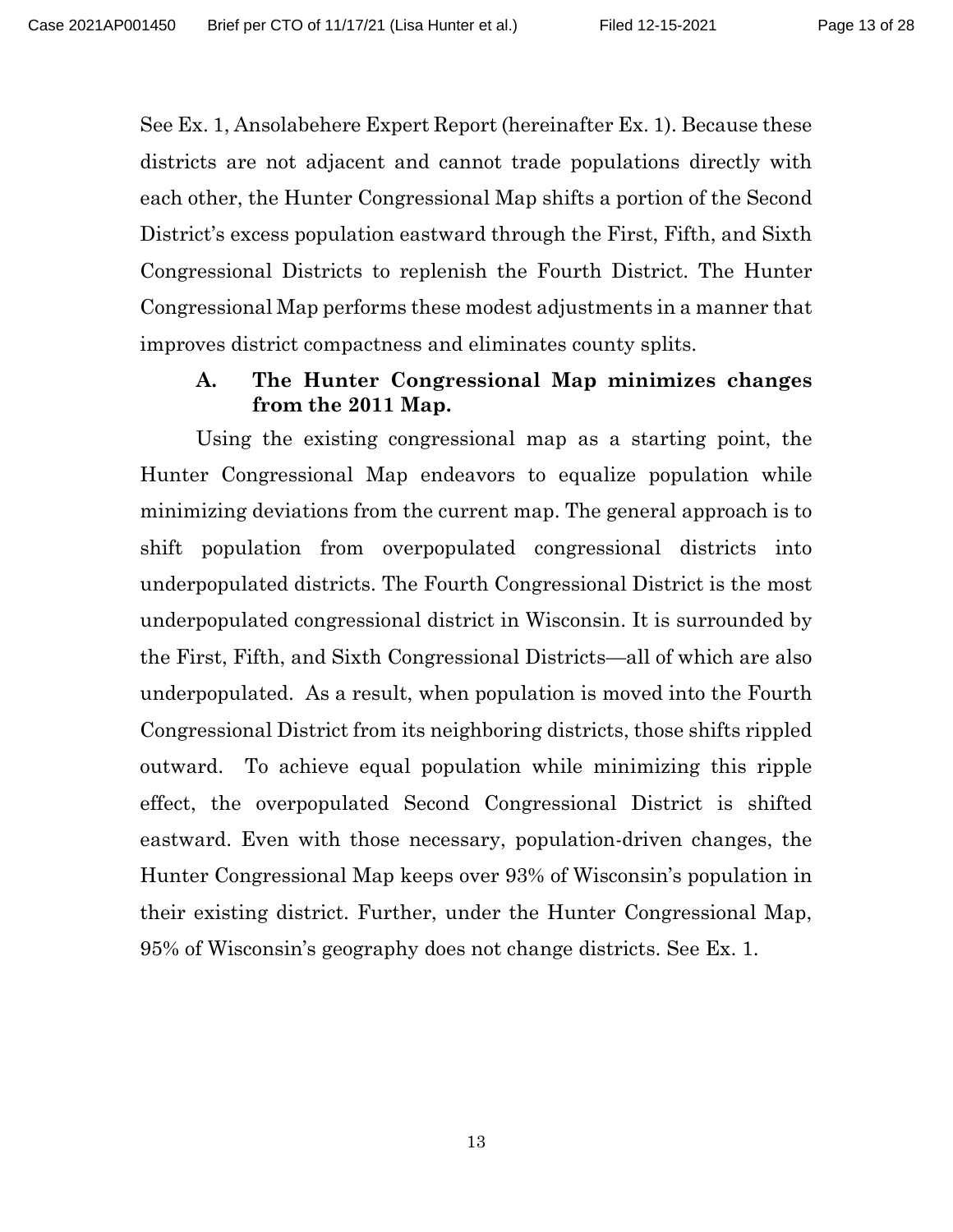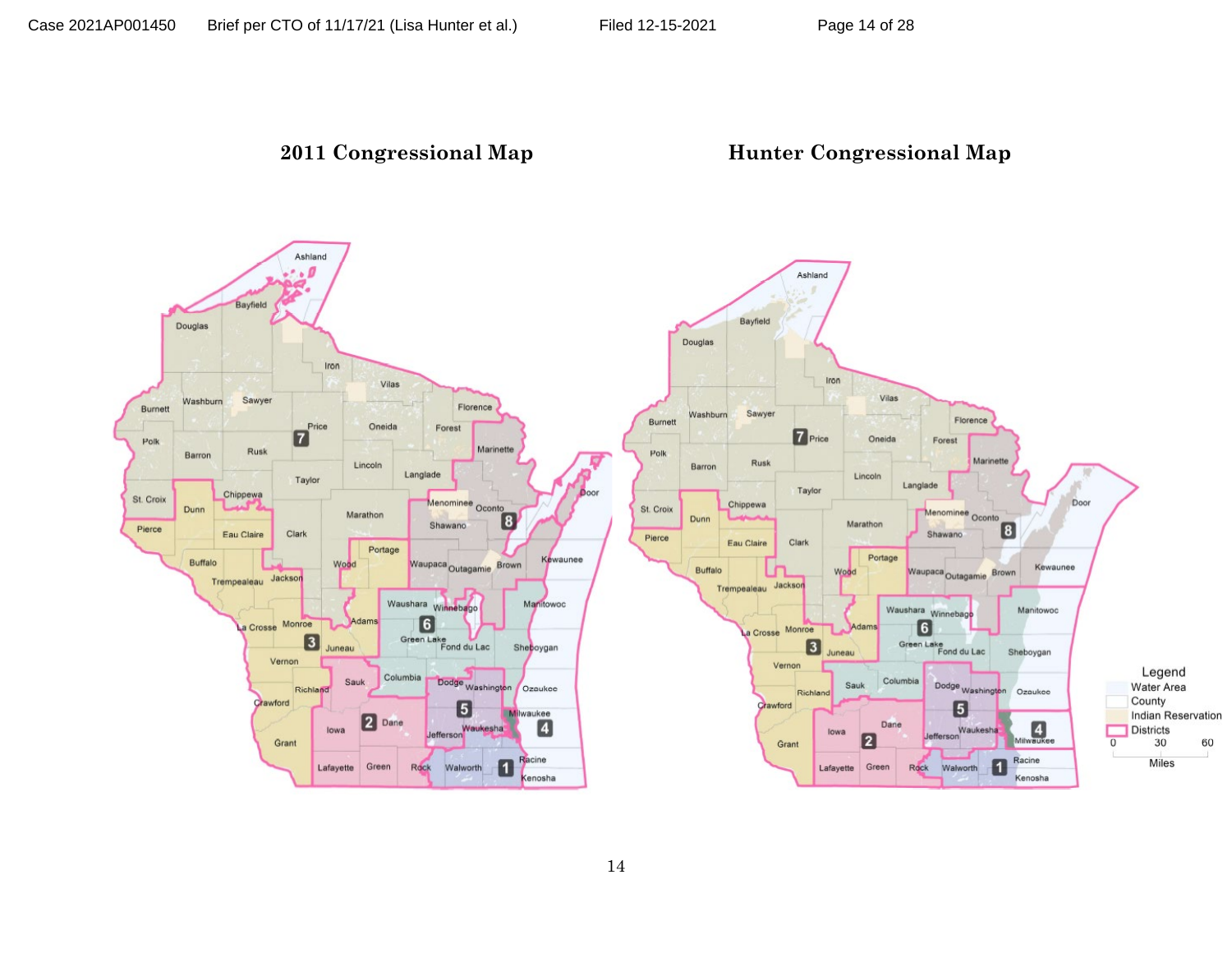#### <span id="page-14-0"></span>**B. The Hunter Congressional Map satisfies equal population and VRA requirements.**

Based on the enumeration conducted as part of the 2020 Census, the population of Wisconsin is 5,893,718 people. As the Court noted in its November 30 Order, "[a]bsolute population equality is the paramount objective" for congressional districts. Order ¶ 25. To equally divide Wisconsin's population among its eight congressional districts, each district should contain about 736,715 residents, plus or minus one person.

Under the current congressional map, Wisconsin's population is unequally divided. The Second and Eighth Congressional Districts are overpopulated, and the First, Third, Fourth, Fifth, Sixth, and Seventh Congressional Districts are underpopulated. As a result, population must be shifted from the Second and Eighth Congressional Districts into the remaining districts. The Hunter Congressional Map populates all eight districts with 736,715 persons, give or take one person, thereby achieving the requisite population equality. Ex. 1.

As the Court noted in its November 30 Order, the Voting Rights Act prohibits redistricting plans that result in "the denial or abridgment of the right to vote on account of race, color, or membership in a language minority." Order ¶ 27. The Hunter Congressional Map was not drawn with the purpose of denying or abridging minority voting rights, nor would it have the effect of denying or abridging minority voting rights.

## <span id="page-14-1"></span>**C. Where changes to existing congressional districts were necessary, the changes were made according to traditional redistricting criteria.**

As noted in Justice Hagedorn's concurrence, it is appropriate for the Court to consider traditional districting criteria in selecting a remedy. Order ¶ 83. In the congressional context, these criteria include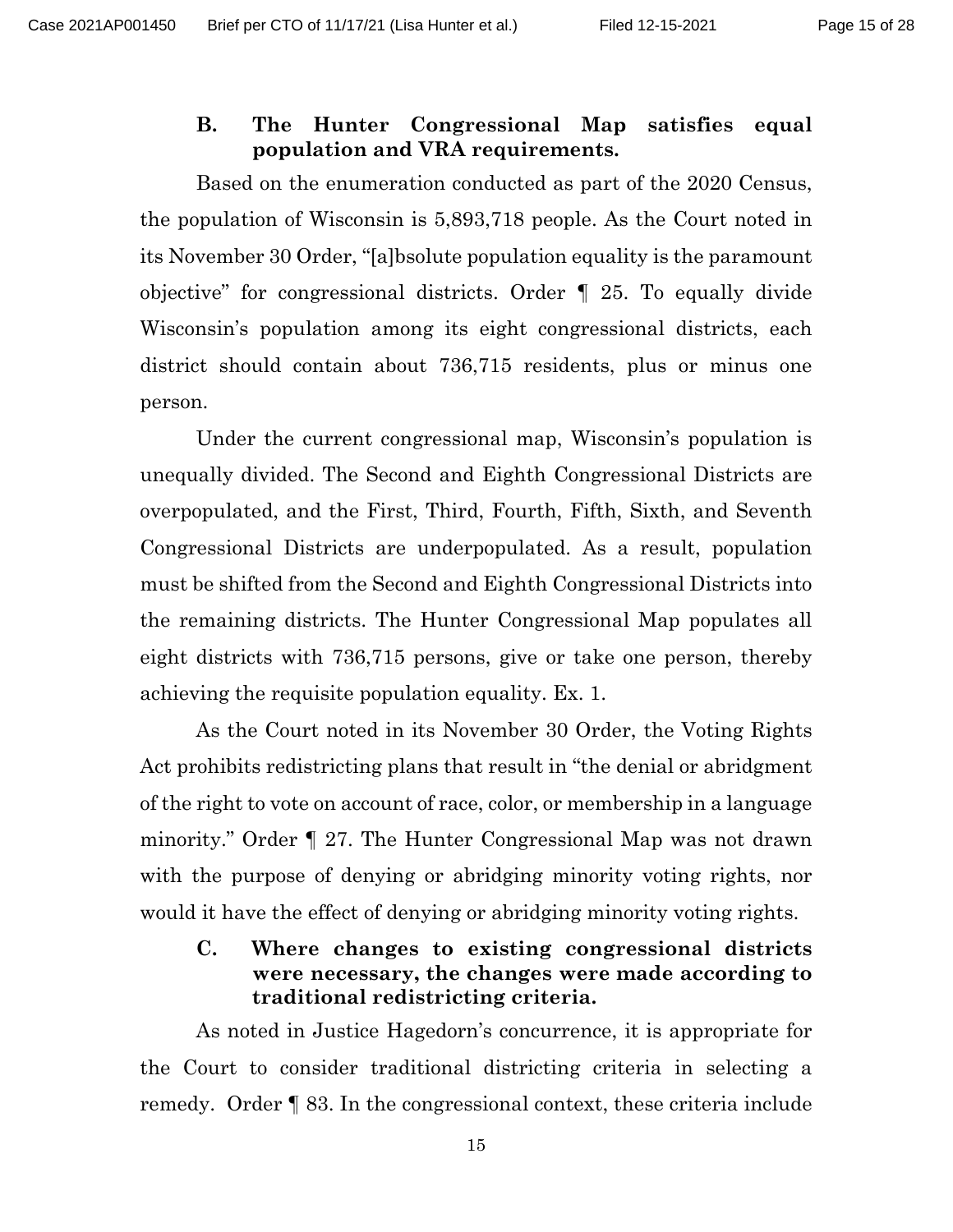<span id="page-15-0"></span>compactness, contiguity, preservation of political boundaries, and preservation of communities of interest. *See, e.g.*, *Miller v. Johnson*, 515 U.S. 900, 916 (1995) (holding traditional redistricting principles can include "compactness, contiguity, and respect for political subdivisions or communities defined by actual shared interests").

The shifts in Wisconsin's population can be corrected while improving Wisconsin's congressional map with respect to these traditional redistricting principles. The Hunter Congressional Map equalizes population, while also improving compactness, reducing splits of political jurisdictions, and uniting communities of interest.

In terms of compactness, the Hunter Congressional Map has better index scores than the 2011 Map. Using a Reock Score and a Polsby-Popper Score, Dr. Ansolabehere measured the average compactness of the 2011 Map and the Hunter Congressional Map. Ex. 1. Both scores range from 0 to 1, with larger scores representing more compact districts. Overall, while the Reock score stays the same compared to the 2011 Map, the Hunter Map's Polsby-Popper score increases notably from .29 to .36, meaning it is more compact and less irregularly shaped than the 2011 Map. Ex. 1.

In terms of its treatment of political subdivisions, the Hunter Congressional Map splits far fewer subdivisions than the 2011 Map. The Hunter Congressional map reunites Waukesha County in the Fifth Congressional District. Further, the Hunter Congressional Map *reduces by half* the number of precincts and civil divisions that are split by the 2011 Map. Ex. 1.

In terms of communities of interest, the Hunter Congressional Map unites, preserves, and reduces divisions among key counties, cities,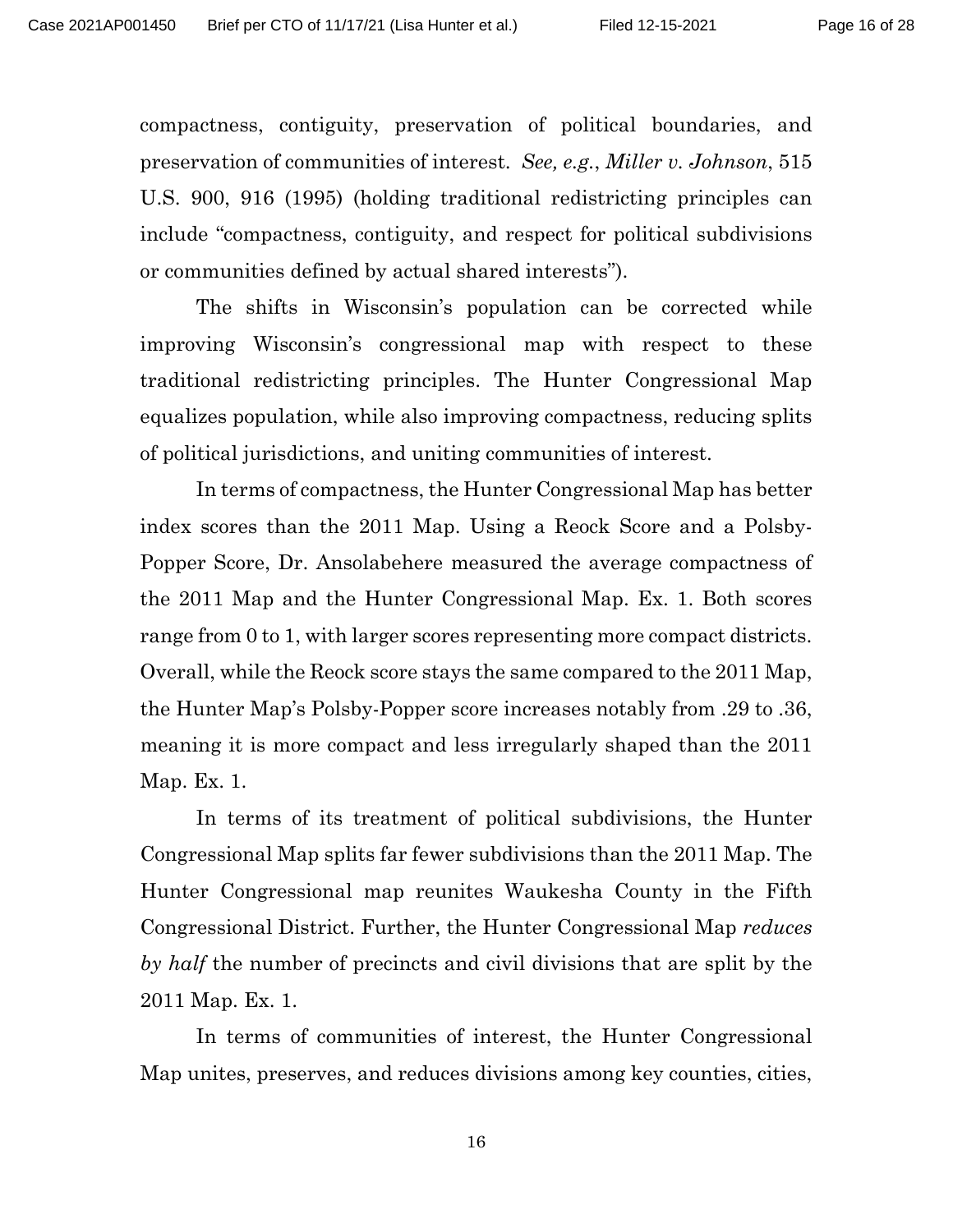and regions. Under the 2011 Map, Waukesha City is split from the rest of Waukesha County. The Hunter Congressional Map unites the entirety of Waukesha County in the Fifth Congressional District. Similarly, population is moved into the Third District by adding the townships of Buena Vista, Cazenovia, and Ithaca, which unites the entirety of Richland County.

#### <span id="page-16-0"></span>**II. Hunter Assembly Map**

The Hunter Intervenors' proposed assembly map is appended to this brief as Exhibit 3 (the "Hunter Assembly Map"). Based on the criteria enumerated by the Court in its November 30 Order, the Hunter Assembly Map is the appropriate remedy for the deficiencies of the current assembly map. The Hunter Assembly Map supplies a leastchange remedy, respects the legal protections for minority voting rights, and best serves traditional redistricting criteria when it does adjust district boundaries to comply with other legal requirements.

## <span id="page-16-1"></span>**A. The Hunter Assembly Map minimizes changes from the 2011 Map.**

Using the 2011 Map as a starting point, the Hunter Assembly Map sought to move district boundaries only to correct for equal population requirements and to comply with other legal requirements, such as the VRA. Compared to the Hunter Congressional Map, the Proposed Assembly Plan required more extensive changes due to widespread deviations from population equality throughout the state. As a starting point, for example, the vast majority of assembly districts in the existing map currently exceed 2% population deviation, Ex. 1, the generally recognized threshold for legislative districts in Wisconsin's prior impasse litigation, *see infra* at 18, and today, some assembly districts vary by nearly 20,000 persons. Ex. 1. Over the past decade, for example, Dane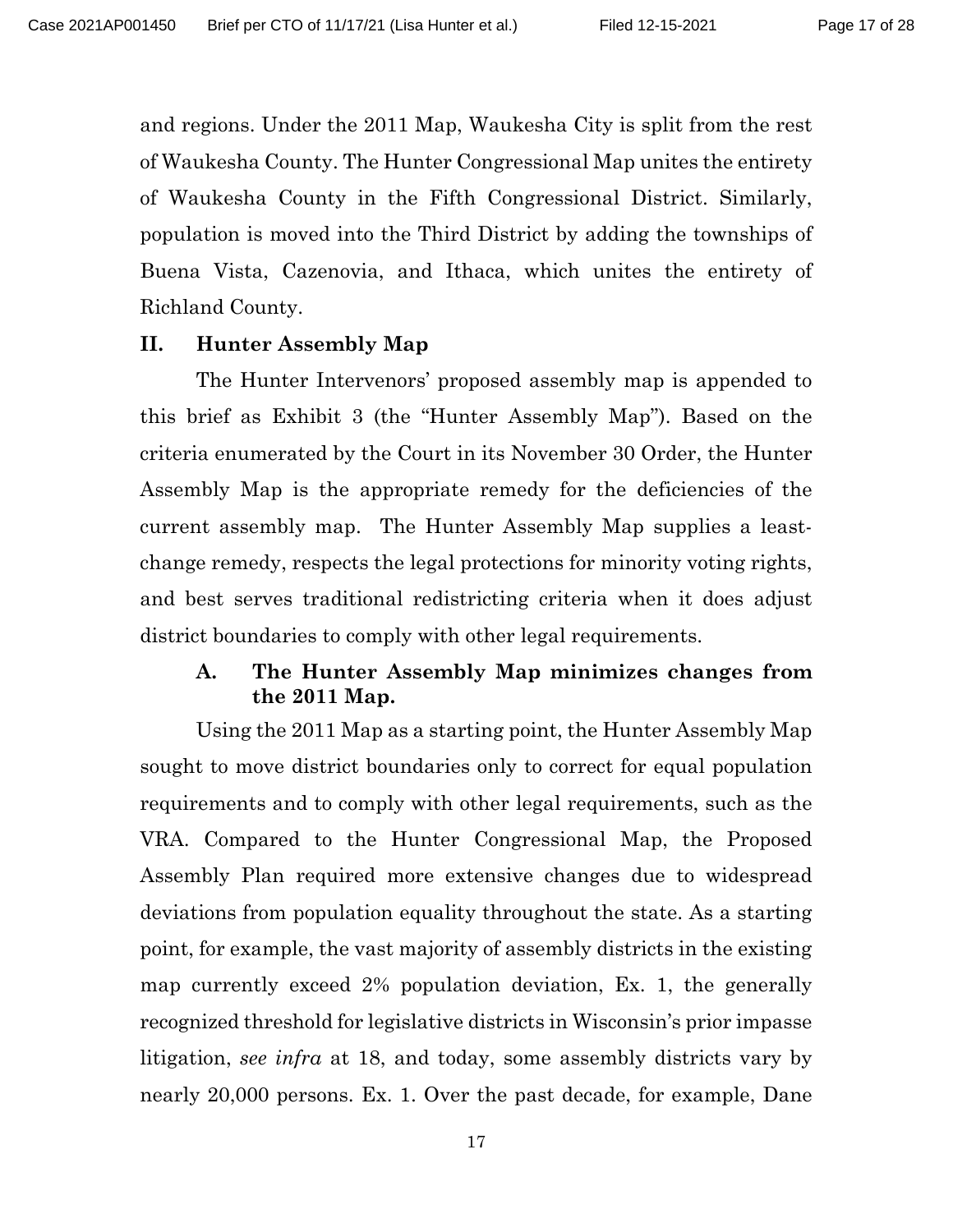County has grown substantially, requiring the creation of new assembly districts in that area, while Milwaukee County has shrunk in population, necessarily requiring its districts to expand its geographic footprint to comply with equal population requirements. Ex. 1.

Even with these inherent changes in Wisconsin's population over the past decade, the Assembly Districts in the Hunter Assembly Map cover 73% of the geography and 71% of the same population as the corresponding districts in the 2011 Map. Ex. 1. Additionally, the Hunter Assembly Map keeps the same numbering of Assembly Districts as in the 2011 Map. Ex. 1.

#### <span id="page-17-0"></span>**B. The Hunter Assembly Map meets basic equal population and VRA requirements.**

As the Court noted in its November 30 Order, legislative districts should respect "one-person, one-vote" principles and come "'as close an approximation to exactness as possible.'" Order ¶ 28 (quoting *State ex rel. Attorney General v. Cunningham*, 81 Wis. 440, 484, 51 N.W. 724 (1892)). But as the Court recognized, legislative districts are not required to meet the mathematical perfection required for congressional districts. Order ¶ 26.

<span id="page-17-2"></span><span id="page-17-1"></span>The Hunter Assembly Map complies with equal population requirements by putting forward 99 assembly districts with a maximum deviation of only 1.82% persons. Ex. 1. This deviation is consistent with population deviations from prior courts which have implemented remedial assembly plans after impasse, and fully within the 2% *de minimis* population deviations endorsed by prior Wisconsin impasse courts. *See AFL–CIO v. Elections Bd.,* 543 F.Supp. 630, 634 (E.D.Wis.1982) (setting 2% deviation threshold for legislative plans); *see also Baumgart v. Wendelberger*, No. 01-C-0121, 2002 WL 34127471, at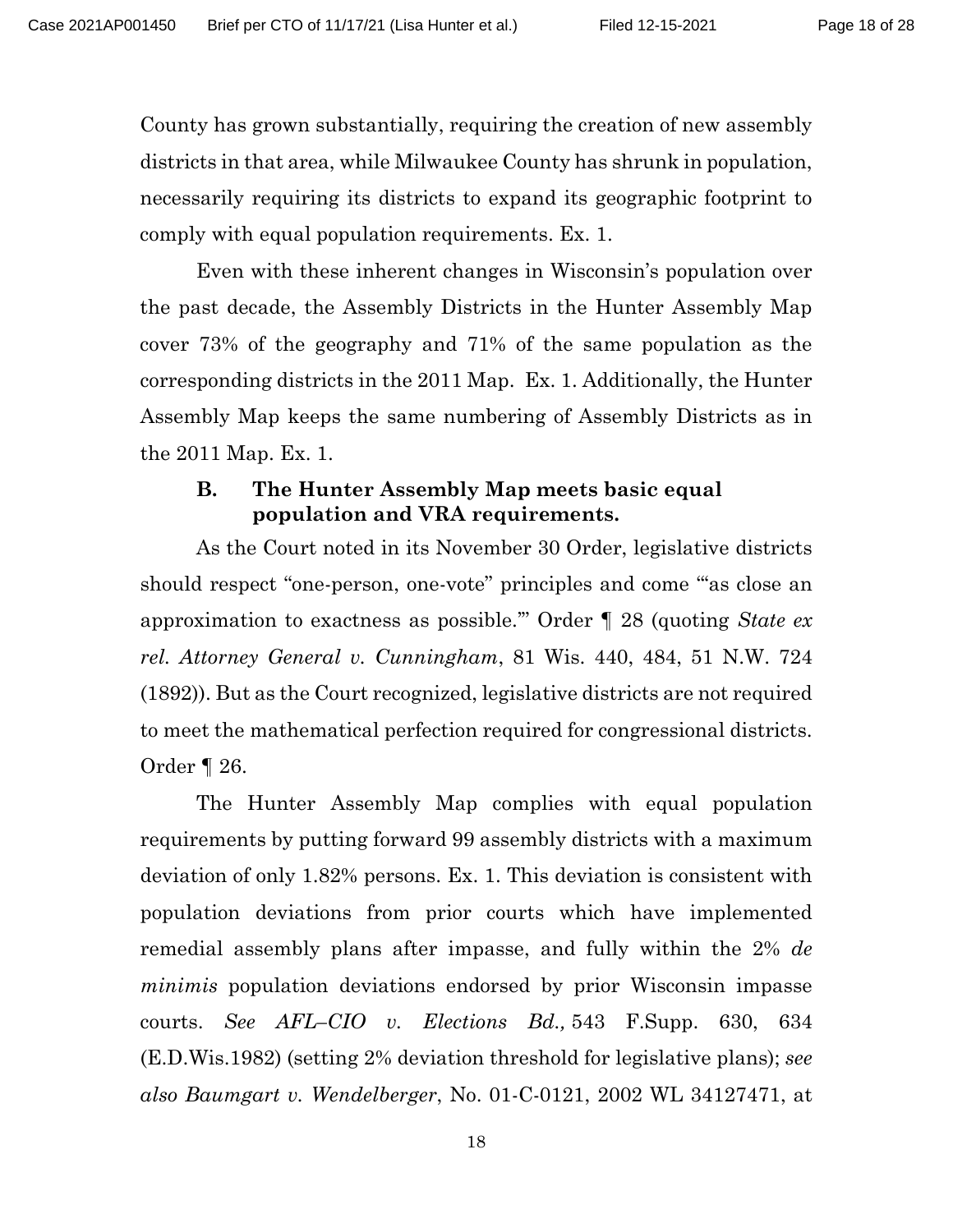\*7 (E.D. Wis. May 30, 2002) (court-ordered plan to resolve impasse had population deviation of 1.48%).[3](#page-18-2)

<span id="page-18-1"></span>As this Court also noted in its Order, legislative districts, including assembly districts, must comply with the Voting Rights Act. Order ¶ 27. Last redistricting cycle, a federal court ordered that Assembly Districts 8 and 9 be drawn to give Hispanic citizens the opportunity to elect their candidate of choice. *See Baldus v. Members of Wis. Gov't Accountability Bd.,* 862 F. Supp. 2d 860, 862 (E.D. Wis. 2012). Wisconsin's assembly plan has also traditionally had a significant number of districts in Milwaukee that have offered Black citizens the opportunity to elect their candidate of choice, consistent with the VRA. Ex. 1.

The Hunter Assembly Map ensures two districts (ADs 8 and 9) continue to allow Wisconsin's Hispanic citizens to elect their candidate of choice, just as in the 2011 Map. Seven districts in the Milwaukee area (ADs 10, 11, 12, 16, 17, 18, and 23) also allow Wisconsin's Black citizens an opportunity to elect their candidates of choice. Ex. 1.

## <span id="page-18-0"></span>**C. Where changes to existing assembly districts were necessary, the changes were made according to traditional redistricting criteria.**

Where the Hunter Assembly Map changes existing boundaries to assembly districts to meet legal requirements, it does so in ways that further traditional redistricting criteria, such as compactness. Compared to the 2011 enacted plan, the Hunter Assembly Map creates more compact assembly districts across the two most common measures of compactness. Ex. 1. Where the 2011 Map has an average Polsby-Popper

<span id="page-18-2"></span><sup>3</sup> Because this Court did not set a specific threshold for population deviation for legislative districts in its November 30 Order establishing criteria, the Hunter Petitioner-Intervenors rely on prior Wisconsin impasse precedent as a guide.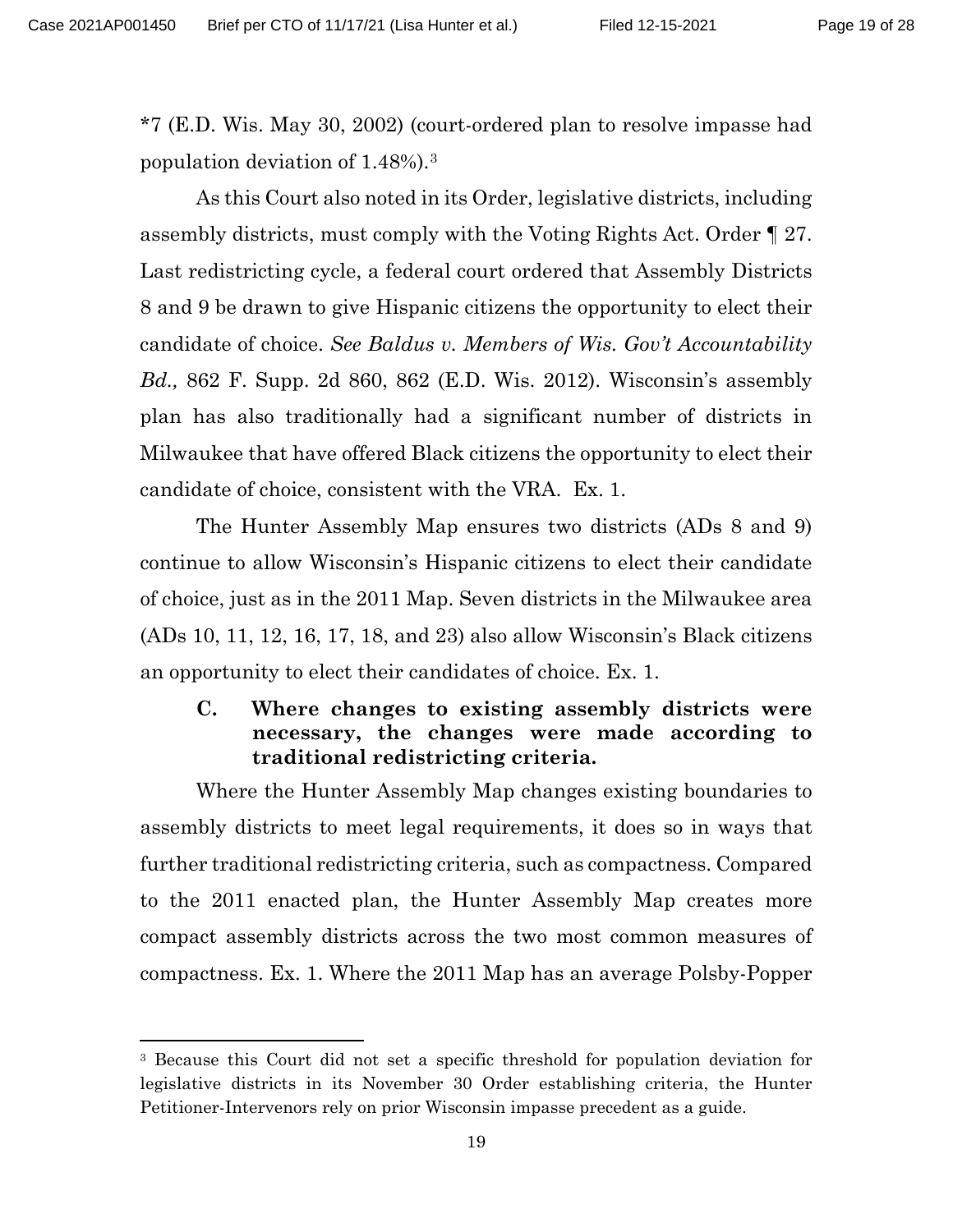score of .26, for example, the Hunter Assembly Map has a score of .36 an increase of an entire tenth of a point from the existing plan, meaning the Hunter Assembly Map is significantly more compact. Ex. 1. For this reason, the Hunter Plan complies with the Wisconsin Constitution's requirement, and this Court's Order, that assembly districts be compact. *See* Wis. Const. art. IV, § 4; Order ¶ 37.

<span id="page-19-1"></span><span id="page-19-0"></span>Where the Hunter Assembly Map changed existing assembly district boundaries to meet legal requirements, it also strove to reduce splits to local boundaries, consistent with the Wisconsin Constitution and this Court's Order. *See* Wis. Const. art. IV, § 4 (directing assembly districts to "be bounded by county, precinct, town or ward lines"); Order ¶ 35 (recognizing such lines should be preserved where possible). The Hunter Assembly Map scores extraordinarily well on this benchmark. Where the current assembly plan splits 59 counties, the Hunter Assembly Map splits only 50. Ex. 1. Perhaps most notably, where the 2011 Map splits 665 precincts, the Hunter Assembly Map splits only 222 precincts. Ex. 1. Furthermore, as this Court recognized, any judicial remedy should refrain from policy considerations and defer, where possible, to duly enacted legislative processes. Order ¶ 19. In accordance with this prerogative, the Hunter Intervenors Assembly Map, where possible, follows newly adjusted municipal ward lines, particularly in the three municipalities with the most substantial population change, where wards can be expected to change more substantially, and thus, may have to be adjusted more substantially. *See* Wis. Stat. § 5.15(1)(c). This allows for deference to a duly enacted policy of a political body while simultaneously best achieving compliance with constitutional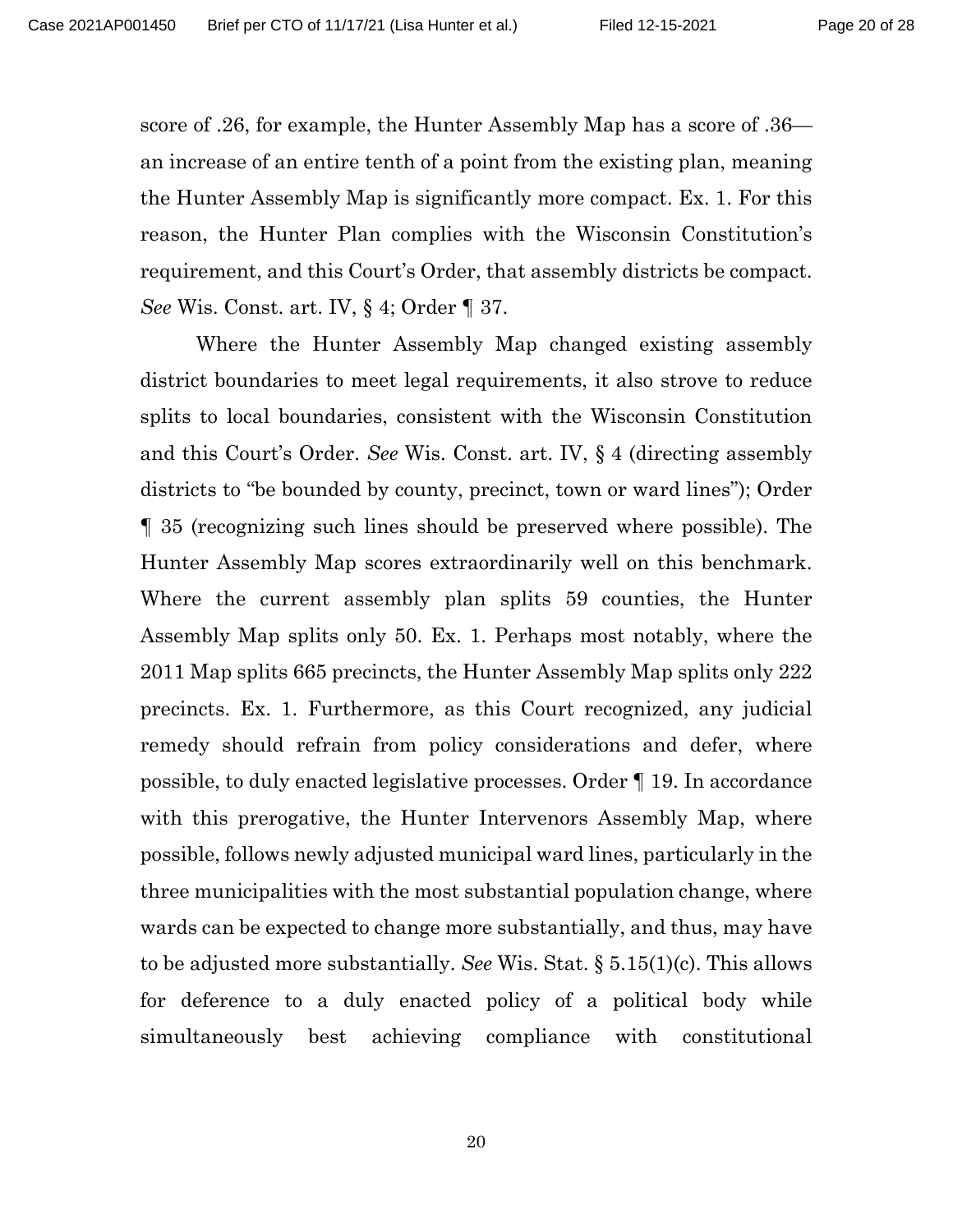requirements. *See* Wis. Const. art. IV, § 4 (directing assembly districts to "be bounded by county, precinct, town or ward lines").[4](#page-20-2)

Across every conceivable measure, the Hunter Assembly Map splits fewer local boundaries. Ex. 1. Doing so did not require significant changes to the existing district boundaries. Take one example: AD 73, near Lake Superior, was just slightly underpopulated in the existing assembly plan. Ex. 1. By adding the remainder of Douglas County to the district, the Hunter Plan reaches population equality for AD 73, and eliminates a county split in the process.

Finally, where the Hunter Assembly Map changed existing boundaries to assembly districts to meet legal requirements, it also strove to unite communities of interest, another traditional redistricting principle. Order ¶ 83. While uniting communities of interest is not quantifiably *measurable* like increasing compactness or reducing municipal splits is, it is still readily explainable, and perhaps one of the most important measures to Wisconsin voters and candidates alike. Take one straightforward example: AD 45, in Rock County, was slightly underpopulated in the existing assembly plan. Ex. 1. By adding the remainder of Beloit to the district to reach population equality, the Hunter Assembly Map was able to unite a community of interest and reduce a city split in one change.

#### <span id="page-20-0"></span>**III. Hunter Senate Map**

<span id="page-20-2"></span><span id="page-20-1"></span><sup>4</sup> While under a 2011 statutory amendment, municipalities are required to modify their wards "to effect an act of the legislature redistricting," Wis. Stat.  $\S 5.15(1)(c)$ , as this is the first occasion for a court to consider a malapportionment claim since that amendment, no court has had occasion to determine whether, under the statute, municipalities may adjust their wards in response to a court-ordered redistricting. The Hunter Intervenors respectfully submit that to best accord with the limited role of a court in redistricting, *see* Order ¶ 19, that any court-ordered districting plan should follow new, duly enacted municipal ward lines where possible.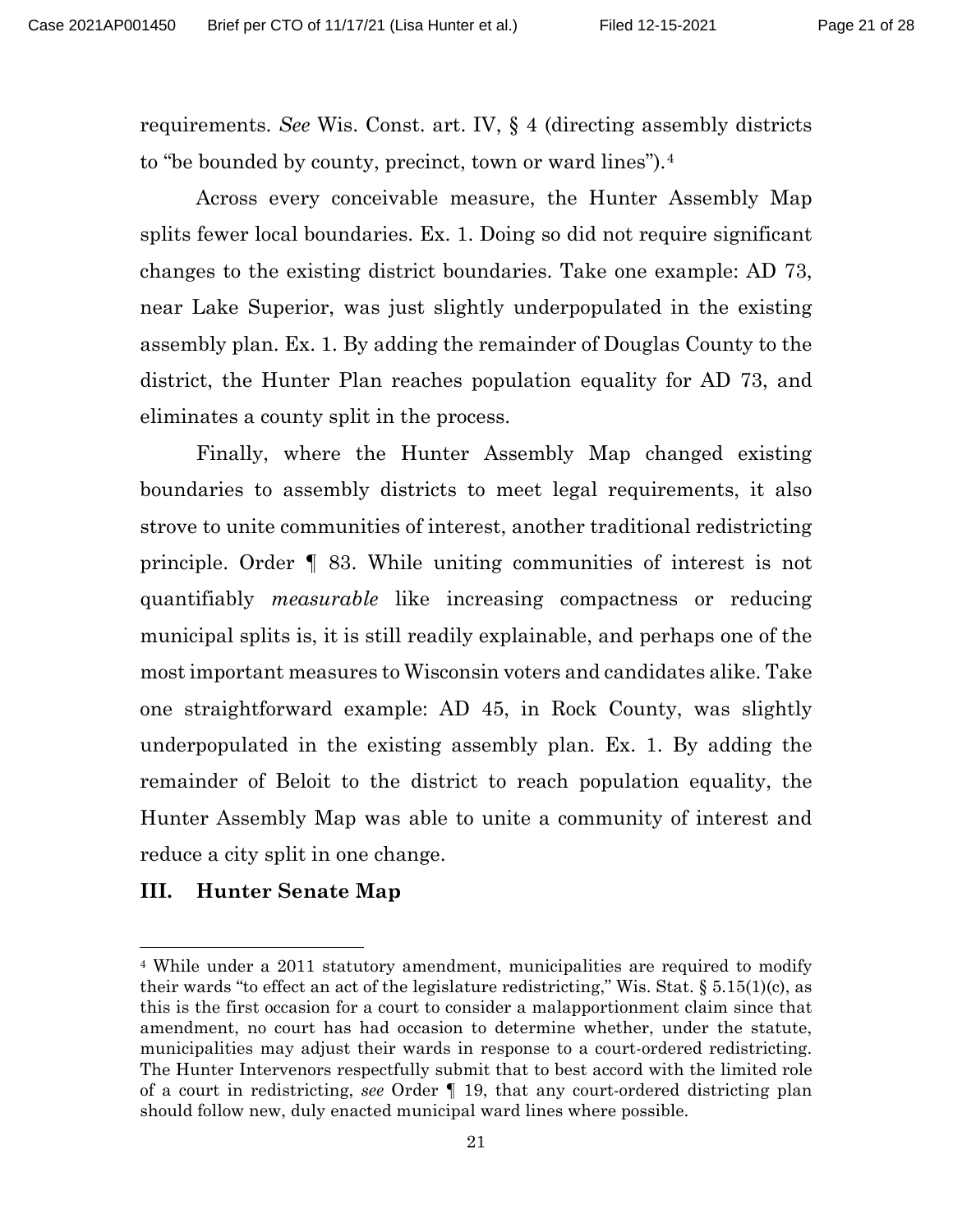The Hunter Intervenors' proposed senate map is appended to this brief as Exhibit 4 (the "Hunter Senate Map"). Based on the criteria enumerated by the Court in its November 30 Order, the Hunter Senate Map is the appropriate remedy for the deficiencies of the 2011 Senate Map. The Hunter Senate Map supplies a least-change remedy, respects the legal protections for minority voting rights, and best serves traditional redistricting criteria when it does adjust district boundaries to comply with other legal requirements.

### <span id="page-21-0"></span>**A. The Hunter Senate Map minimizes changes from the 2011 enacted plan.**

Because each Wisconsin senate district consists solely of three assembly districts (a feature known as "nesting"), a senate plan minimizes changes from the 2011 enacted plan to the extent it (1) relies on a minimal change assembly plan and (2) moves as few voters into differently numbered senate districts as possible, thus minimizing the number of voters who will experience delayed voting in Wisconsin senate elections. The Hunter Senate Map does both.

First, building off a least-change assembly plan, the Hunter Senate Map covers over 80% of the same geography and population as the corresponding districts in the 2011 Map. Ex. 1.

<span id="page-21-1"></span>Second, the Hunter Senate Map also makes a concerted effort to keep Wisconsin voters on the same senate election cycle to minimize the number of voters who will go six years without voting in Wisconsin senate elections, something Wisconsin impasse courts have traditionally considered, *see Prosser v. Elections Bd.*, 793 F. Supp. 859, 864 (W.D. Wis. 1992)), and which Justice Hagedorn's concurrence identifies as a relevant factor. Order ¶ 83 (Hagedorn, J., concurring). The best method to eliminate this temporal disenfranchisement is to keep voters who were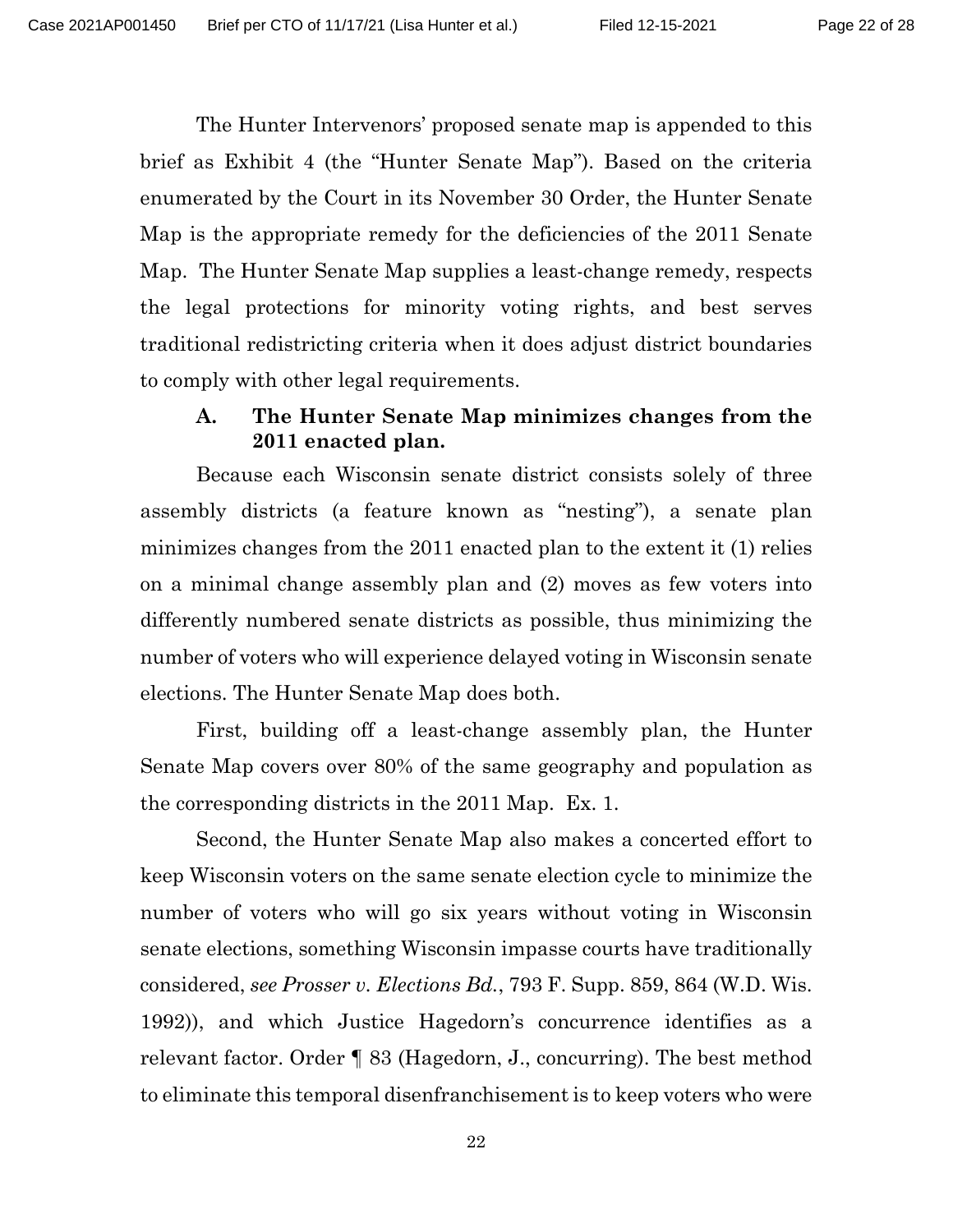in even-numbered senate districts in the existing senate plan in evennumbered senate districts in the new senate plan, and vice versa. Ex. 1. The Hunter Senate Map does this. In designing the plan, Dr. Ansolabehere followed the same numbering approach to senate districts that the 2011 senate plan employed wherever possible. Ex. 1. And where it is no longer possible to follow the identical numbering pattern—which occurs only in two districts—the Hunter Senate Map aims to keep evennumbered senate voters and odd-numbered senate voters with the same alignment in this plan, too. Ex. 1. For that reason, under the Hunter Senate Map, only 4% of Wisconsin voters will experience delayed voting in Wisconsin senate elections, Ex. 1, significantly less than the nearly 300,000 voters who experienced the same when the Wisconsin Legislature moved them out of their senate districts in enacting the 2011 map. *See Baldus v. Members of Wisconsin Gov't Accountability Bd*., 849 F. Supp. 2d 840, 852-53 (E.D. Wis. 2012).

#### <span id="page-22-1"></span><span id="page-22-0"></span>**B. The Hunter Senate Map meets basic equal population and VRA requirements.**

The Hunter Senate Map complies with equal population requirements by putting forward 33 senate districts, each composed of three assembly districts, that range from a minimum of 177,745 persons to a maximum of 179,443 persons. Ex. 1. Overall, this means that the maximum absolute deviation in the assembly plan is only .95%. Ex. 1. This deviation is far lower than the 2% *de minimis* population deviations endorsed by prior Wisconsin impasse courts for legislative districts. *See supra* at 18*.*

As previously noted, legislative districts must comply with the Voting Rights Act. Order ¶ 27. While the *Baldus* panel required Wisconsin to draw two-majority Hispanic assembly districts to comply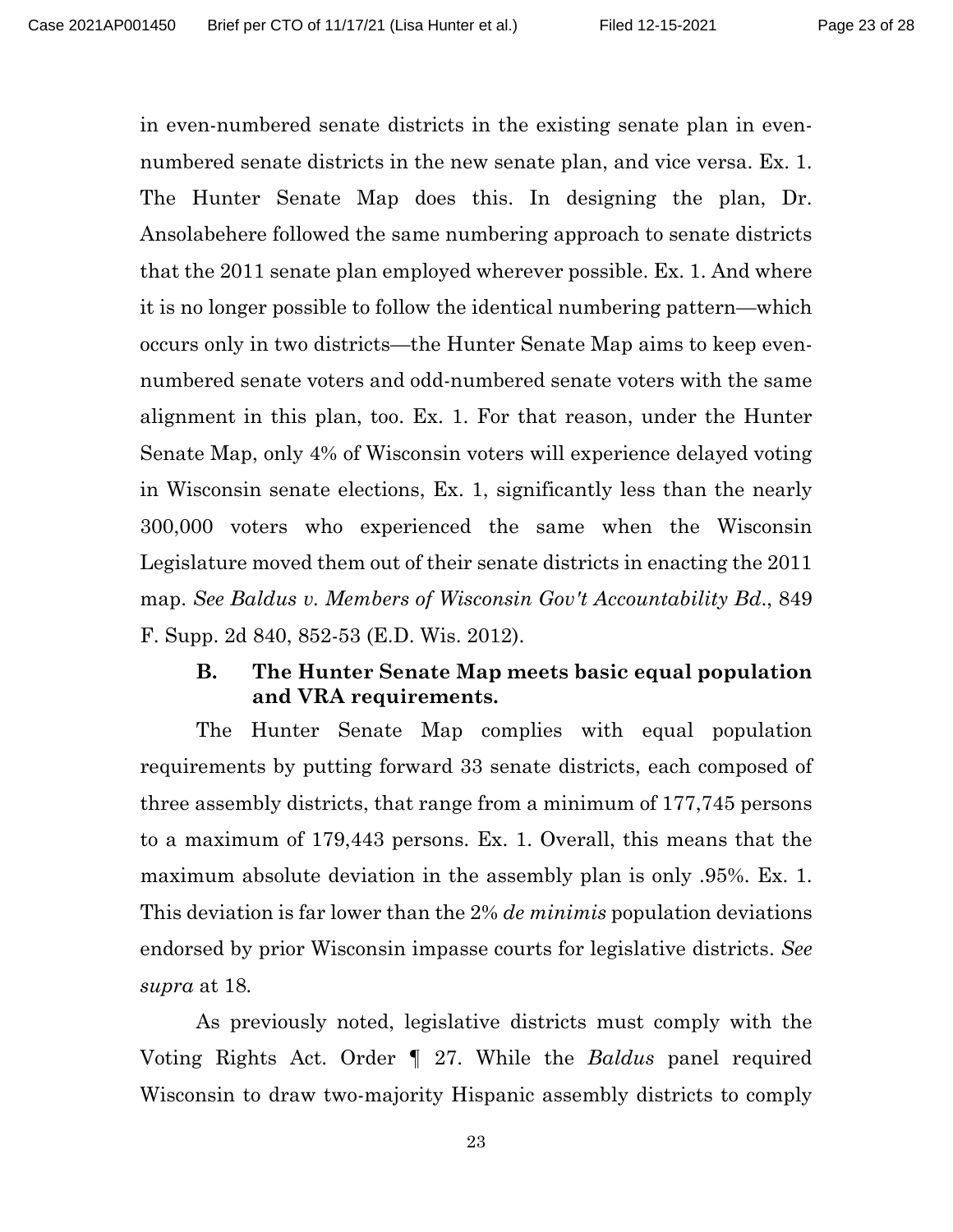with the VRA (ADs 8 and 9), it did not analyze the extent to which Wisconsin was required to draw a minority opportunity district in the senate. Nevertheless, the 2011 Map paired ADs 8 and 9 into the same senate district—SD 3—and the Hunter Senate Map does the same here, keeping the majority-minority population above 50%. Ex. 1.

### <span id="page-23-2"></span><span id="page-23-1"></span><span id="page-23-0"></span>**C. Where changes to existing senate districts were necessary, the changes were made according to traditional redistricting criteria.**

Where the Hunter Senate Map changes existing boundaries to assembly districts to meet legal requirements, it does so only to accommodate the shape of the new assembly districts, as Wisconsin senate districts must do by law. *See* Wis. Stat. § 4.001, Wis. Const. art. IV, § 5.

Not surprisingly, because the Hunter Assembly Map is more compact than the corresponding 2011 Assembly Map, the Hunter Senate Map is also slightly more compact than the 2011 Senate Map. Where the 2011 Senate Map has an average Polsby-Popper score of .27, for example, the Hunter Senate Map has a score of .30, Ex. 1, meaning the Hunter Senate Map is more compact and has fewer irregular boundaries.

Similarly, because the Hunter Assembly Map divides far fewer local boundaries than the 2011 Assembly Map, the Hunter Senate Map necessarily does as well. Where the 2011 Senate Map splits 57 counties, the Hunter Senate Map splits only 42. Ex. 1. Perhaps most notably, where the 2011 Senate Map splits 576 precincts, the Hunter Senate Map splits only 123 precincts. Ex. 1. Much like the Hunter Assembly Map, across every conceivable measure, the Hunter Senate Map splits fewer local boundaries. Ex. 1.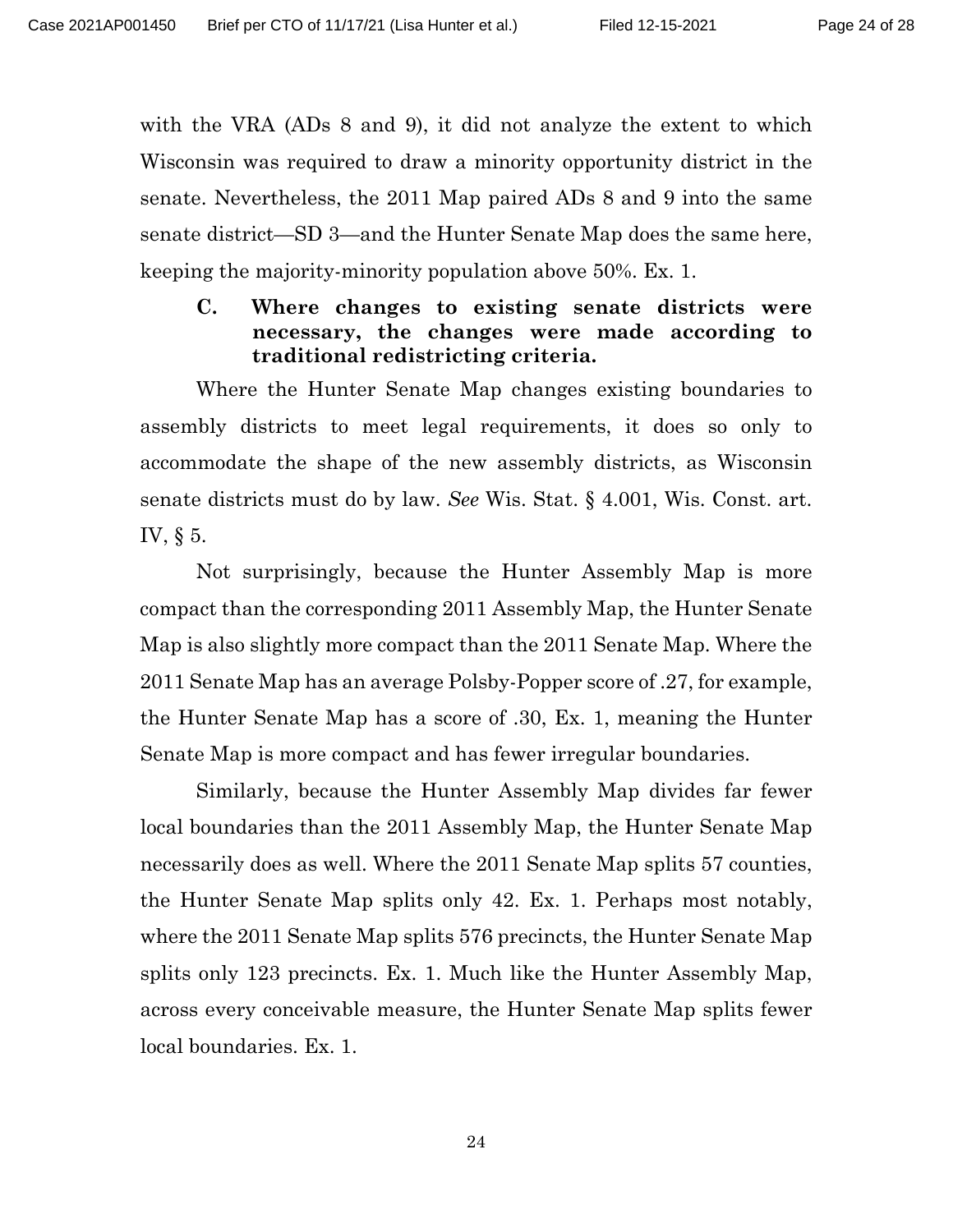## **CONCLUSION**

For the foregoing reasons, the Court should adopt the congressional map, state senate map, and state assembly map proposed by the Hunter Intervenors.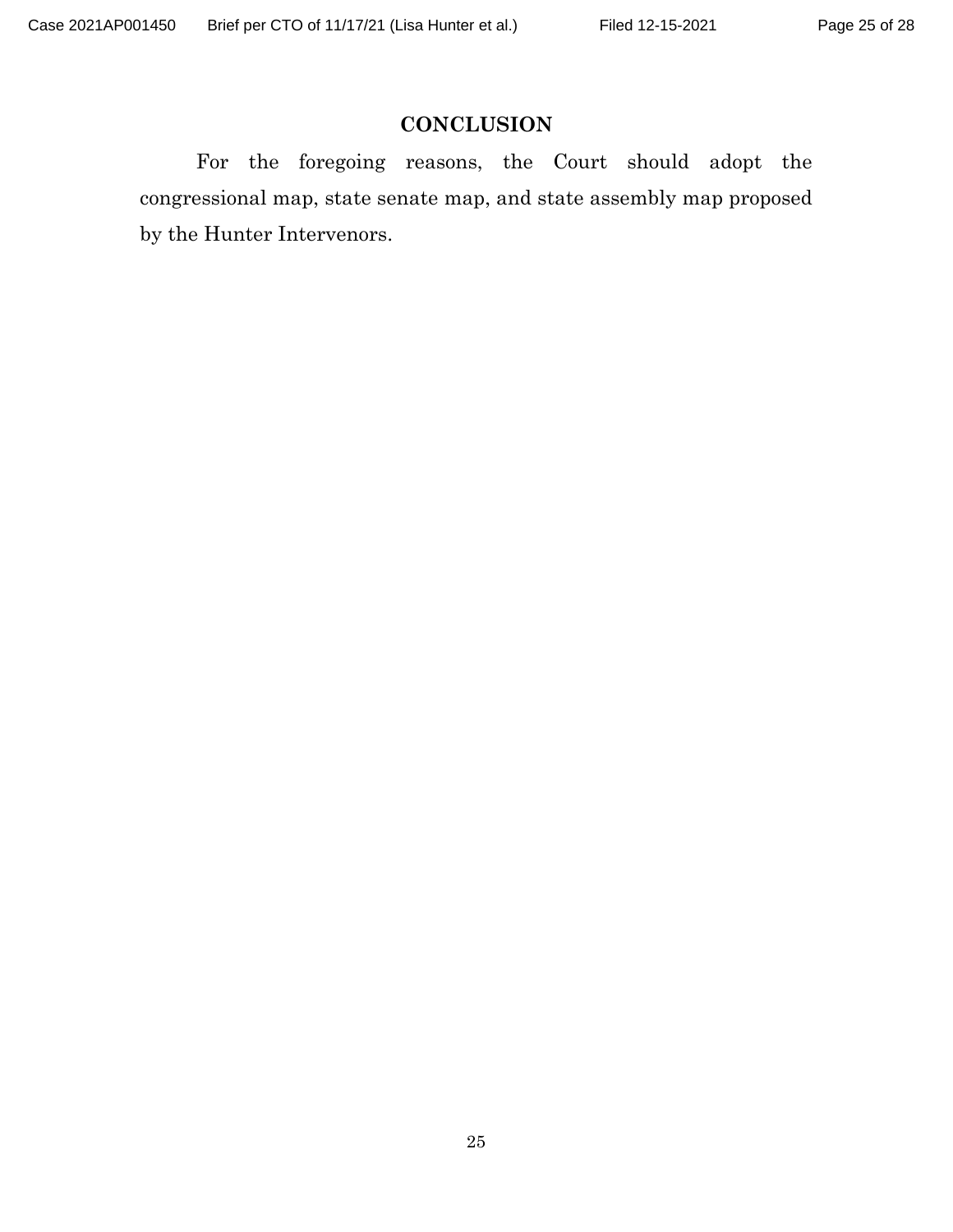Dated this 15th day of December, 2021. Respectfully Submitted,

*Charles F. Curtis Jr.* 

Charles G. Curtis, Jr. Bar No. 1013075 PERKINS COIE LLP 33 E Main St, Ste 201 Madison, Wisconsin 53703-3095 (608) 663-7460 CCurtis@perkinscoie.com

John M. Devaney\*\* PERKINS COIE LLP 700 Thirteenth St., NW Washington, D.C. 20005 (202) 654-6200 JDevaney@perkinscoie.com

Christina A. Ford\* William K. Hancock\* Jacob D. Shelly\* ELIAS LAW GROUP LLP 10 G St., NE, Suite 600 Washington, D.C. 20002 (202) 968-4490 CFord@elias.law WHancock@elias.law JShelly@elias.law

*Attorneys for Hunter Intervenor-Petitioners*

\*Admitted *Pro Hac Vice \*\*Pro Hac Vice* Pending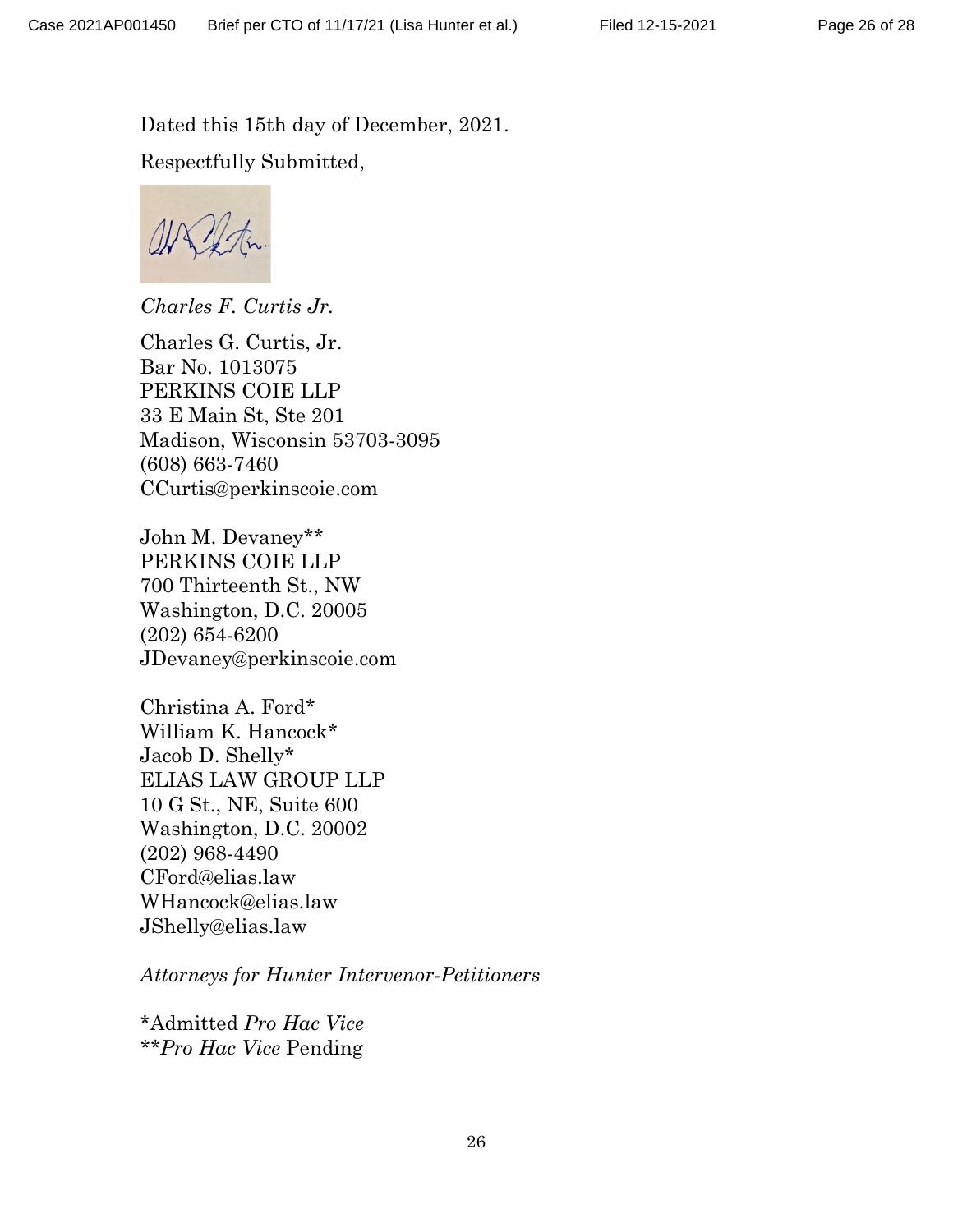## FORM AND LENGTH CERTIFICATION

I certify that this brief conforms to the rules contained in

Wis. Stat. § 809.19(8)(b) and (c) for a brief produced with a

proportional serif font. The length of this brief is 4,932 words.

Dated: December 15, 2021

Charles C. Curtis *\_\_\_\_\_\_\_\_\_\_\_\_\_\_\_\_\_\_\_\_\_ /s/ Charles C. Curtis*